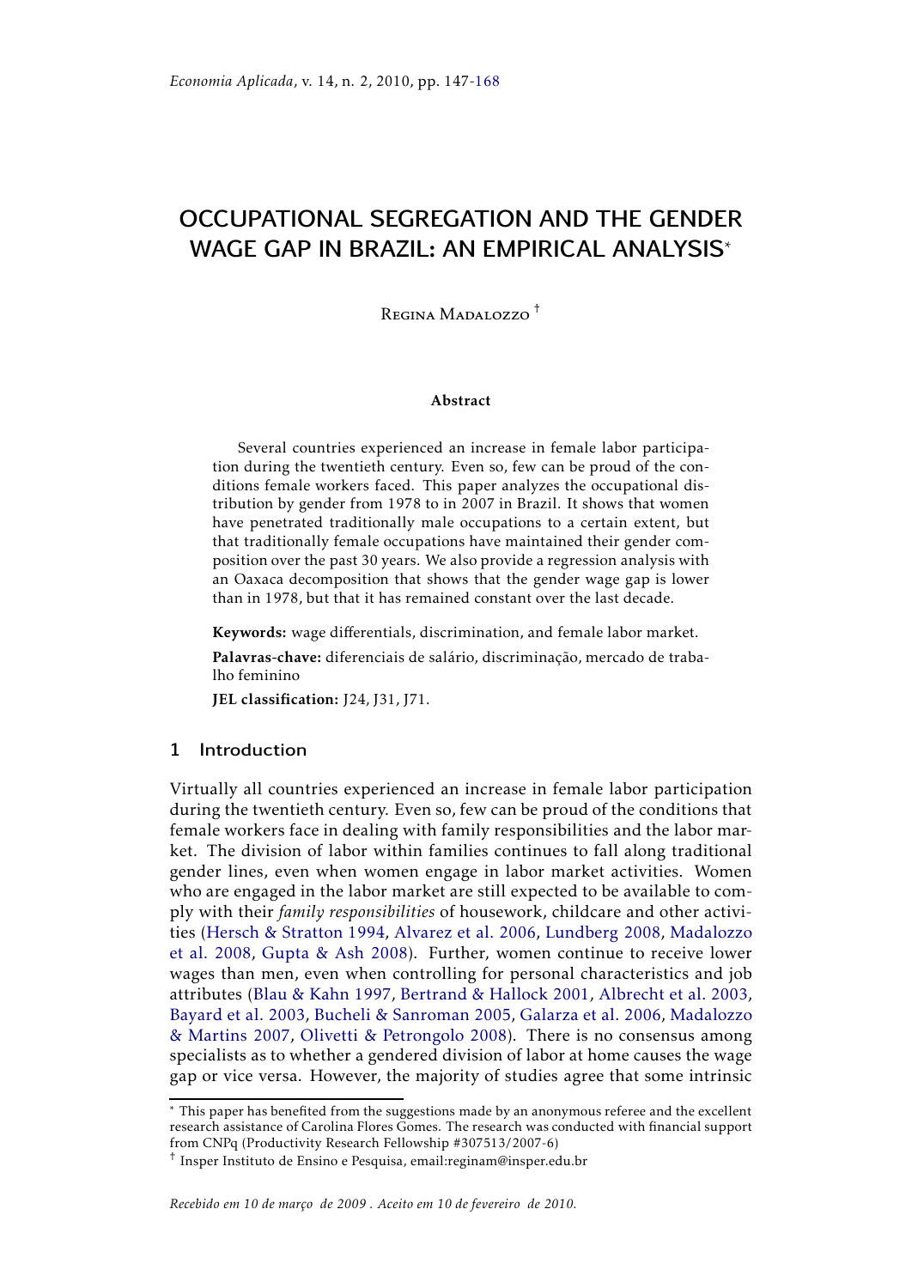features of gender have a significant influence on these outcomes of a lower wage and second shift.

One possibility is that the career interruptions that women experience during their reproductive life<sup>1</sup> make them less productive on the labor market and, therefore, available to work for lower wage rates (Deloach & Hoffman 2002, Hersch & Stratton 2002, Moe 2003, Blau et al. 2006, Bryan & Sanz 2007). Another possibility is that women's wages are lower because they account for benefits that are available only to women, for example, maternity leave (Waldfogel 1998, Edwards 2006, Bergmann 2008). As a final point, another possibility is that women choose to work in occupations and activities with lower remuneration than those chosen by men (Easterlin 1995, Macpherson & Hirsch 1995, Miller 2009). Any of these possibilities may impact – or be impacted by – the gender division of labor by making it less costly to the household for women to spend more hours at home instead of men; if both spouses are equally productive to the market, but the husband receives higher remuneration for his work than his wife, he has a comparative advantage in dedicating more time and effort to the market (Ferber 2003).

Our focus in this study is to analyze female labor participation in Brazil since the 1970s. Brazil is a highly unequal country in several aspects. It has one of the worst Gini indexes in the world, 0.567, and had the 10th worst income distribution in the world in 2007. Concerning gender differences, Brazil ranked 74th out of 127 countries in the 2007 World Economic Forum's Gender Gap index, with a score of  $0.664$ .<sup>2</sup> Using data from 1978 to 2007 will allow us to understand two different problems related to women's labor participation: occupational segregation and the gender wage gap over time.

Female labor participation in Brazil increased substantially during the second half of the twentieth century, as depicted in Figure 1. In 1950, roughly 14 percent of females participated in the labor market. By 1980, this number had nearly doubled to 27 percent. The 1980s was the decade that witnessed the biggest inclusion of women in the labor market and by 1992, 47 percent of women were engaged in some economic activity or were seeking work. Since them, female inclusion in the labor market has slowly continued to grow. In 2007, 52.4 percent of women were economically active. Nevertheless, women's working conditions in the labor market and within their households has remained inequitable.

Other studies have analyzed labor market conditions for women in Brazil. Bruschini (1989, 1998) reported the trends for the female labor market regarding insertion and intermittency. The present research continues these analyses into the new century. In addition, we use econometric resources to evaluate female entries into industry and occupations and to compare female and male wages, controlling for individual characteristics. Giuberti & Menezes-Filho (2005), Jacinto (2005) and Batista & Cacciamali (2009) all used the Oaxaca-Blinder methodology to compare earning differentials between men and women, though each of these studies had a different focus.<sup>3</sup> Com-

 $1$ Labor intermittency caused by marriage, childbirth or other family needs involving the woman.

 $2$ Where one represents complete equal treatment between genders and zero, total inequality. The gender gap index considers four dimensions: economic participation and opportunity, educational attainment, health and survival, and political empowerment.

 $3$ Garcia et al. (2009) use the matching approach to infer the gender wage gap. Their results are very similar to those reported in this study.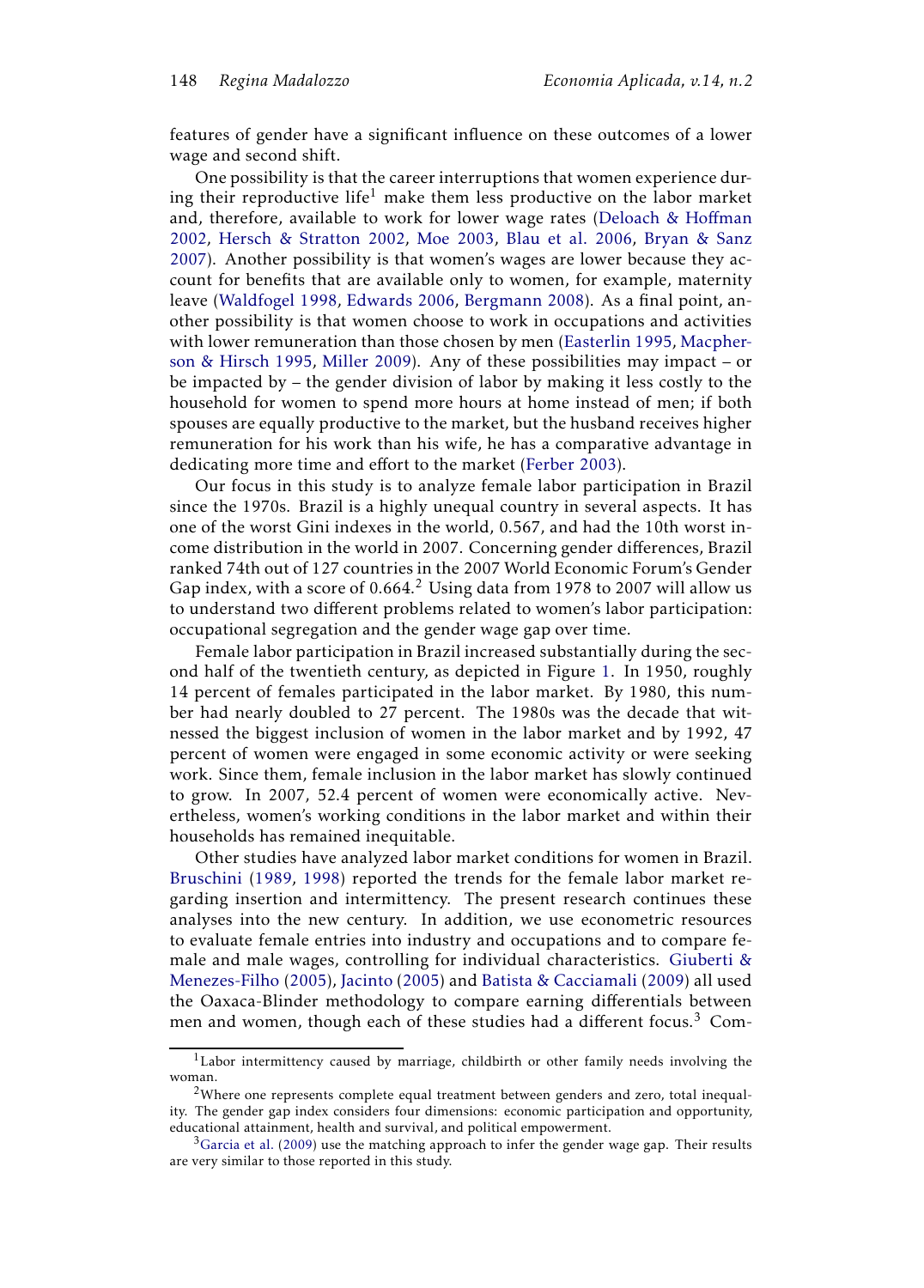

Figure 1: Labor Market Participation. Male and Female, 1950– 2007.

plementing their work, we expanded the period analyzed and emphasized the role of occupation choice in wage profiles. Our analyses target the average differences in labor market earnings for men and women for the period between 1978 and 2007. Finally, Scorzafave & Pazello (2007) also studied the gender wage gap in Brazil, however their goal was to apply normalized equations to solve the indetermination problem of the Oaxaca-Blinder decomposition approach. We use their methodology in our research to better understand the impact of the occupation transition process on narrowing the gender wage gap during this period. $4$ 

This paper is organized as follows: in the next section we describe Brazilian labor characteristics, focusing on activities and gender differentials. Section 3 explains the empirical model used to analyze the gender gap in remuneration and the impact of occupational differentials. The results are presented in Section 4. Section 5 offers conclusions.

## 2 The Brazilian labor market: are there gender differences?

In this section, we describe Brazilian labor markets and highlight the differences and similarities between genders with regard to them. Before entering into such a discussion, however, it is necessary to explain some peculiarities of the Brazilian labor market. First, it is highly regulated. Since the 1930s, with the implementation of the first laws concerning employment in Brazil, there have been an increased number of restrictions and fees employers must pay to be able to hire individuals. The constitution of 1988 aggravated this problem. Second, women have gained specific rights to maternity leave. Before 1988, all female workers had the right to a fully paid maternity leave of 90 days. The new constitution increased this right to 120 days. In 2007,

 $4By$  no means do these cited studies cover the entire body of literature on the gender wage gap in Brazil. However, the studies presented here are closely related to the goals and methods of this paper.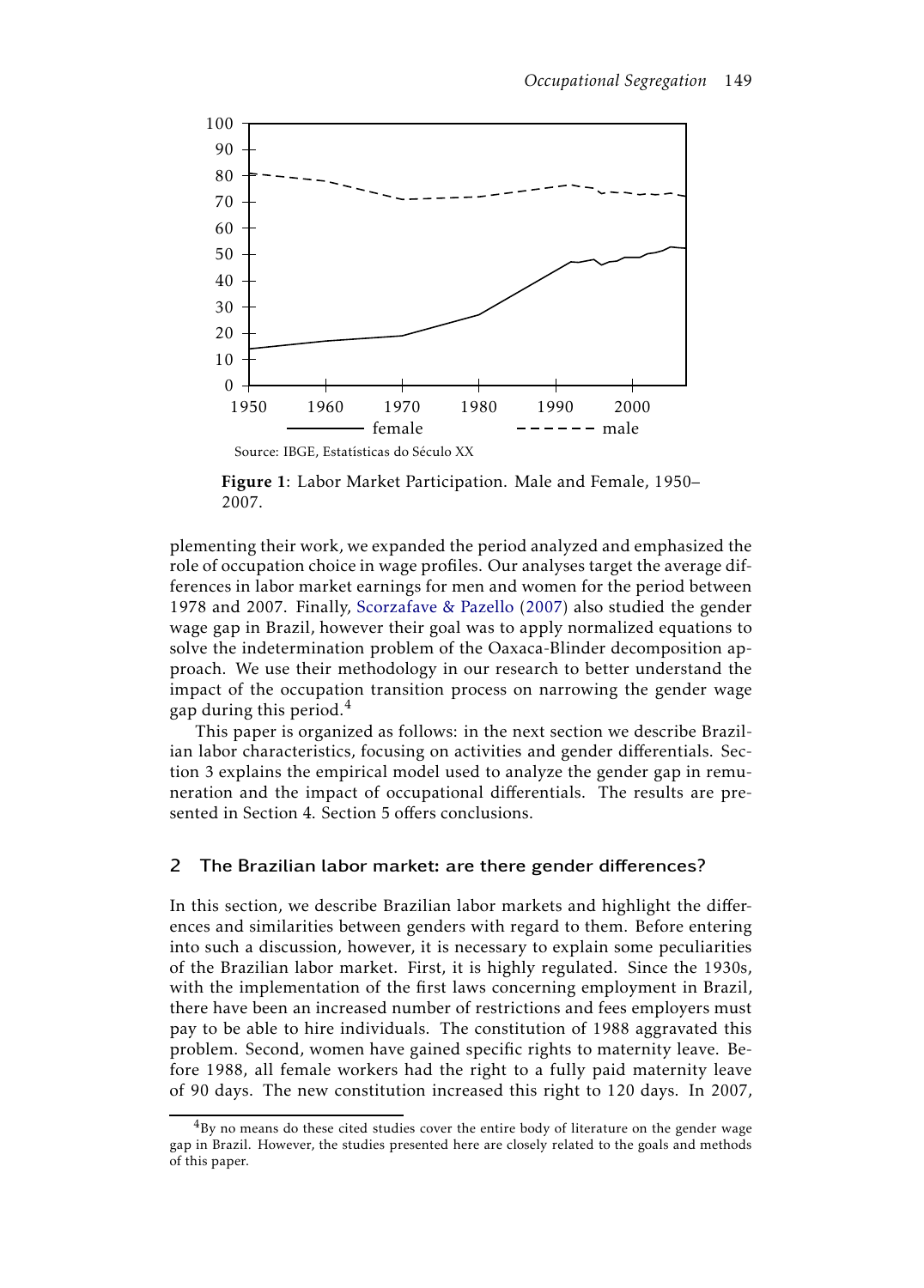new federal legislation was passed in response to the World Health Organization's recommendation that babies should be breastfed for 6 months. Under this law, female workers may opt to take 6 months of maternity leave, also fully paid by the employer.<sup>5</sup> These stringent regulations on the labor market are the concern of many researchers, who question their ability to guarantee workers' rights by suggesting that such regulations may force workers into informal jobs, where they will have no rights at all.

Our analysis used microdata from PNAD (*Pesquisa Nacional de Amostra por Domicílios*, which translates to National Survey of Sampled Households). PNAD is an annual survey conducted by the Brazilian Bureau of Statistics, IBGE. It takes a representative sample of Brazilian households and studies, among other aspects of the population, labor, education and health. It contains data at an individual level for the sampled dwellings. Since 2004, PNAD has investigated data for all national territory.<sup>6</sup> With the purpose of analyzing the past and current employment trends, we used data from four different decades: 1978, 1988, 1998, and 2007, the most recent data released by IBGE. Questionnaires were modified during this period; however, we made some concatenations in order to make them comparable.

Table 1 presents the female distribution among different occupation categories.<sup>7</sup> For each year, we divided the occupations into traditionally male or traditionally female.<sup>8</sup> It can be observed that the majority of occupations remain majority male over time (for example, carpenters, mechanics, drivers, etc.), while others maintain their tendency to be female-dominated occupations (including nurses, librarians, and schoolteachers). Nevertheless, some changes are visible. While in 1978 only 4.94 percent of engineers were women, in 2007 more than 10 percent of engineers were female. This is still a small number of individuals; however, it establishes a change in pattern. Other examples of traditionally male occupations that are being occupied by increasing numbers women are insurance agents, police and detectives, and managers and administrators.

On the other side, traditionally female occupations rarely present such a change. There are a few possible explanations for this phenomenon. The first is that men resist engaging in activities that are regarded as "female." This would reflect gender preferences for certain activities and against others. Historically, women engaged in market activities closely related to their domestic work (Folbre 1994). Considering that men have historically been distant from such work, it is plausible to infer that males would prefer a different type of activity and, therefore, favor *traditionally male occupations.*It may also be the case that this difference is related to worker discrimination (Kaufman & Hotchkiss 2003). This would be the case if men charged a premium to work

 $5$ Up to a ceiling of 12 thousand Reais, maternity leave is paid by the employer who is reimbursed by the government in taxes. This is a very high ceiling. Less than 3 percent of female workers earn more than this value monthly.

 $6$ Until then, 1.9 percent of the Brazilian population was not included in the sample because they lived in areas not researched. However, the analysis contains weights that allow for comparison with earlier years.

<sup>&</sup>lt;sup>7</sup>This table was inspired by Table 8.3, in Kaufman & Hotchkiss (2003, p.425).

 ${}^{8}$ It may be pointed out that there is a very high level variation in the number of individuals in some categories. For instance, the number of individuals that claim to be economists in 2007 is well above the expected increase in the population. However, the result is conditional on the individual weight assigned to the population. Even when the weight is corrected for individual characteristics, it may still distort individual data, such as occupation.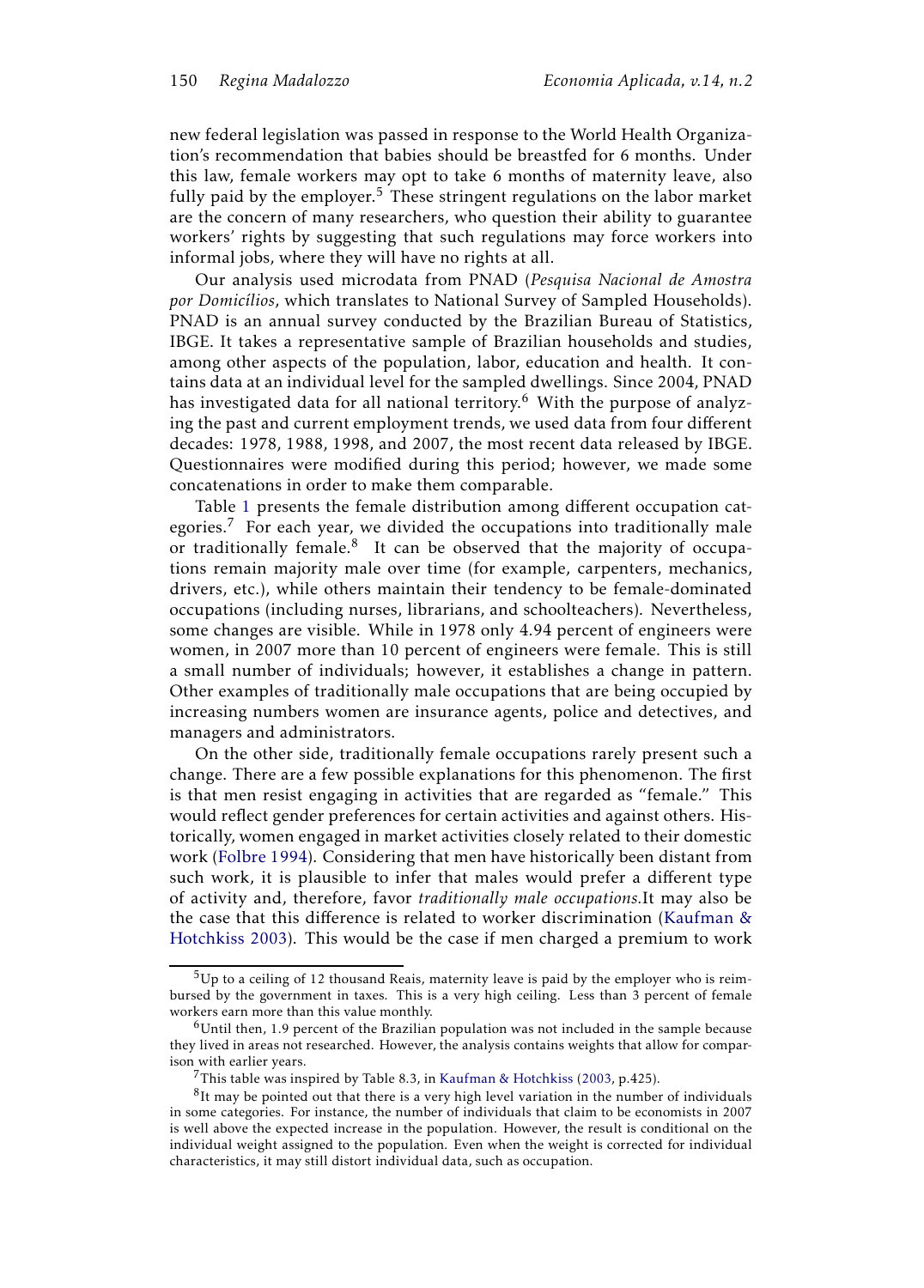| Traditionally Male Occupations   |            |                   |                    |                    |
|----------------------------------|------------|-------------------|--------------------|--------------------|
| Occupation                       | 1978       | 1988              | 1998               | 2007               |
| Engineers                        | 4.94       | 2.47              | 8.35               | 10.08              |
|                                  | [4, 778]   | $[455]$           | [15,682]           | [29, 382]          |
| Lawyers                          | 18.18      | 25.86             | 38.40              | 43.86              |
|                                  | [15, 386]  | [3,708]           | [104, 003]         | [207, 225]         |
| Physicians                       | 18.29      | 22.07             | 48.15              | 42.87              |
| Economists                       | [14, 144]  | [4,285]           | [106, 848]         | [96, 607]          |
|                                  | 18.76      | 16.84             | 32.44              | 76.13              |
| Clergy                           | [3,864]    | $[665]$           | [13, 451]          | [228, 013]         |
|                                  | 20.54      | 14.25             | 27.79              | 24.96              |
| Insurance agents                 | [5,249]    | [1,060]           | [24, 984]          | [33, 676]          |
|                                  | 10.46      | 0.00              | 28.69              | 32.69              |
| Managers and administrators      | [2, 424]   | [0]               | [14, 625]          | [32, 178]          |
|                                  | 16.77      | 17.10             | 28.59              | 36.48              |
| Carpenters                       | [92, 505]  | [26, 282]         | [295, 689]         | [1,609,614]        |
|                                  | 1.05       | 0.28              | 2.20               | 2.04               |
| Auto mechanics                   | [2,011]    | $[207]$           | [13, 349]          | [8, 108]           |
|                                  | 0.29       | 1.19              | 0.47               | 1.36               |
| Telephone line installers        | [1, 110]   | [1, 132]          | [3, 351]           | [9,286]            |
|                                  | 0.76       | 0.00              | 6.28               | 3.05               |
| Drivers                          | $[195]$    | [0]               | [1,620]            | [3, 393]           |
|                                  | 0.17       | 0.40              | 1.20               | 1.59               |
|                                  | [2,070]    | $[895]$           | [25, 395]          | [39, 580]          |
| Police and Detectives            | 2.28       | 11.86             | 11.71              | 12.23              |
|                                  | [1, 746]   | [1,348]           | [17, 188]          | [27, 822]          |
| Traditionally Female Occupations |            |                   |                    |                    |
| Occupation                       | 1978       | 1988              | 1998               | 2007               |
| Registered nurses                | 86.94      | 89.92             | 86.83              | 86.48              |
|                                  | [247, 258] | [40, 139]         | [59, 379]          | [87, 428]          |
| Librarians                       | 89.56      | 82.10             | 92.55              | 79.41              |
|                                  | [14, 847]  | [3, 595]          | [14, 769]          | [4, 259]           |
| Schoolteachers                   | 90.58      | 88.87             | 91.41              | 81.54              |
|                                  | [796, 709] | [88, 539]         | [1,261,264]        | [1,942,572]        |
| <b>Bank</b> tellers              | 54.70      | 72.43             | 51.94              | 55.51              |
| Secretaries                      | [119, 922] | [38, 834]         | [115,502]          | [49, 831]          |
|                                  | 52.23      | 98.26             | 61.48              | 62.39              |
| Typists                          | [944, 816] | [36, 688]         | [194, 194]         | [1,362,068]        |
|                                  | 37.04      | 26.25             | 91.82              | 13.40              |
| Sewing machine operators         | [56, 654]  | [2,699]           | [372, 472]         | [6,007]            |
|                                  | 95.17      | 97.00             | 93.54              | 91.99              |
| Dental assistants                | [844, 866] | [144, 360]        | [1,200,793]        | [1, 213, 158]      |
|                                  | 22.53      | 22.87             | 53.49              | 55.27              |
| Child care workers               | [10, 467]  | [2,303]<br>100.00 | [56, 295]<br>97.86 | [90, 547]<br>97.76 |
|                                  |            | [6, 739]          | [407, 142]         | [305, 128]         |

Table 1: Percentage of females in traditionally male and traditionally female occupations.

Source: PNADs and author's tabulation.

All estimations are weighted by the individual weight available in the database. (Between squared brackets is the number of observations in the sample, using the appropriate weight.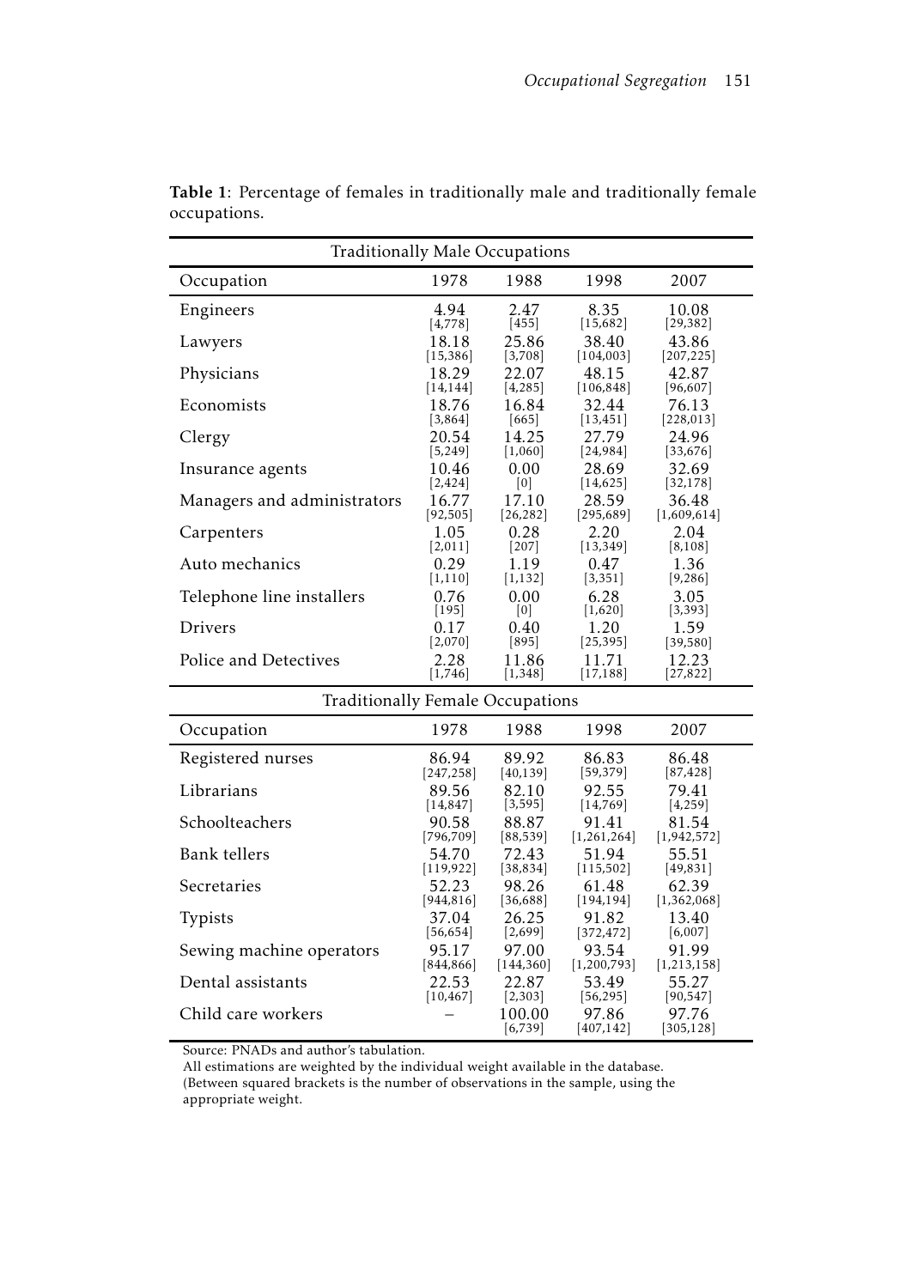with women in a "female job." In that case, the premium could be so high that firm owners prefer to hire only women because they are less costly. Another alternative is that society resists having men in these occupations. For example, male nurses may be less socially desirable than female nurses. A man who chooses to become a nurse may be viewed as a "failed doctor" more easily than a woman.<sup>9</sup> This explanation is commonly known as "consumer prejudice" (Patterson & Engelberg 1978).

These differences in occupations and industry choices may be determinants of the remuneration discrepancy between genders. In order to better control this effect, Table 2 provides the individuals' hourly pay by occupation and gender<sup>10</sup> for 1978 and 2007. Table 3 does the same for economic sector and gender.

Using the same categories analyzed in Table 1, it can be seen that, in most cases, men have higher salaries than women. In 1978, for only two occupations, drivers and librarians, did females have a higher average salary than males. For another 16 occupations, men received higher remuneration than women. In 2007, the situation is slightly different: in 12 occupations, men earn greater wages than women and, for three others, women earn higher wages than men (auto mechanics, drivers, and police and detectives). With no controls for education and industry, which we examine in the next section, it appears that there has been little change in the gender wage gap over a long period of time.

Concerning industry sectors, Table 3 shows that men typically received higher wages than women in the past. However, in one activity, women's salaries are higher: construction. This is also one of the activities with lower female engagement. One possible explanation for this premium on female wages is individual selection. In order to participate in this industry, women have to be so different from the average that they receive higher wages than men. Analyzing the education distribution among industries, it can be seen that in the construction industry women are more educated than men. In 1978, almost 60 percent of females in the construction industry had 9 or more years of education (completed the primary level of education), while less than 8 percent of males in this industry had this level of education. In 2007, 68 percent of women in this industry had more than 9 years of education, while 21 percent of men were in the same condition.

This question raises the importance of analyzing the degree of education. Comparing 1978 and 2007 data, we can see some different trends by gender in Table 4. In 1978, men with a low level of education were concentrated in the agribusiness sector. Women with no education were also in agribusiness, but those who had a small amount of education (1 to 4 years) were in services. Men who had 5 to 11 years of education were in the transformation industry, while women at this level were generally in the services and the social sector. Individuals of both genders with more than 11 years of education are more concentrated in the social sector. The picture in 2007 is a little different. Men with low education levels continue to work in agribusiness (until 4 years of education), and women in services. However, after finishing the basic

 $9$ Anecdotal evidence of this can be seen in the Hollywood hit movie "Meet the Parents," where the parents of the fiancée avoid saying that their future son-in-law is a nurse.

 $10$  Here we do not control for hours of work or qualification (education degree, for example). These additional controls and others will be the focus of the next sections, with the regression model.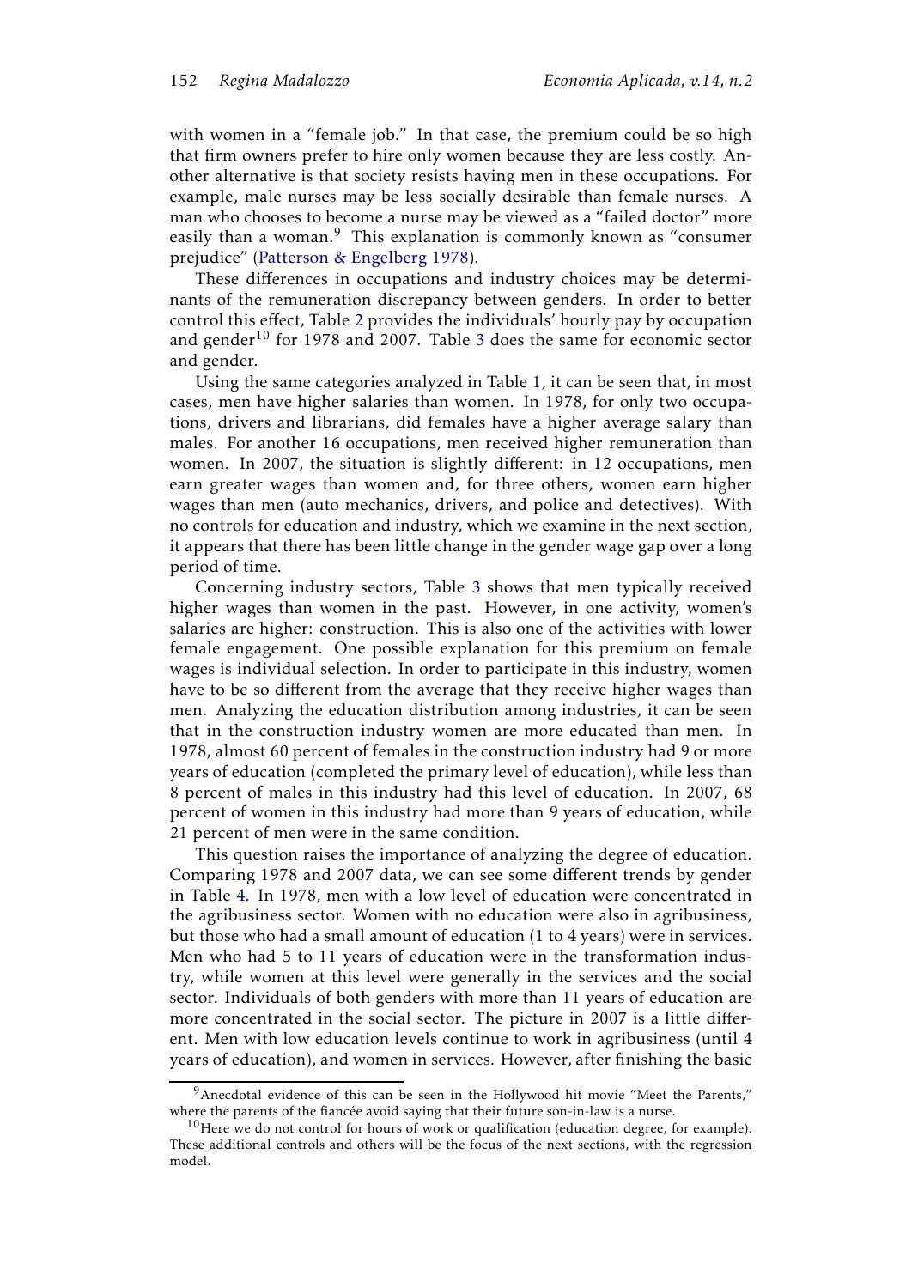|                             |                             | 1978                         |                        | 2007                       |
|-----------------------------|-----------------------------|------------------------------|------------------------|----------------------------|
| Occupation                  | Men                         | Women                        | Men                    | Women                      |
| Engineers                   | 178.55                      | 158.88*                      | 31.00                  | 22.45                      |
|                             | $[513]$                     | $[23]$                       | $[476]$                | $[64]$                     |
| Lawyers                     | 206.96                      | 135.82*                      | 22.84                  | 19.32*                     |
|                             | $[397]$                     | $\vert 103 \vert$            | $[515]$                | $\left[384\right]$         |
| Physicians                  | 263.65                      | 125.52*                      | 51.23                  | $35.15*$                   |
|                             | $[383]$                     | 96                           | $[260]$                | 196                        |
| Economists                  | 246.08                      | 130.70*                      | 23.29                  | $14.74*$                   |
|                             | $[117]$                     | 38                           | 136                    | 467                        |
| Clergy                      | 34.85                       | 14.40*                       | 7.22                   | $3.99*$                    |
|                             | 100                         | $[24]$                       | $[217]$                | $[75]$                     |
| Insurance agents            | 69.06                       | 80.63                        | 13.51                  | 11.89                      |
|                             | $[122]$                     | $[13]$                       | 110                    | $[49]$                     |
| Managers and administrators | 99.08                       | $70.11*$                     | 17.97                  | $15.34*$                   |
|                             | [2, 546]                    | $[618]$                      | 5534                   | [3294]                     |
| Carpenters                  | 21.69                       | $8.56*$                      | 4.36                   | $2.26*$                    |
|                             | $[931]$                     | $\lceil 8 \rceil$            | $[814]$                | $[15]$                     |
| Auto mechanics              | 24.04                       | $10.70*$                     | 4.95                   | $8.30*$                    |
|                             | [1,768]                     | [4]                          | $[1382]$               | $[21]$                     |
| Telephone line installers   | 34.54                       | 19.79*                       | 5.36                   | 4.64*                      |
|                             | $[140]$                     | $\lceil 1 \rceil$            | 200                    | [4]                        |
| <b>Drivers</b>              | 27.13                       | 38.04*                       | 6.36                   | $8.42*$                    |
|                             | $[5,549]$                   | 11                           | [4831]                 | $[75]$                     |
| Police and Detectives       | 52.64                       | 43.43 <sup>*</sup>           | 12.47                  | $15.44*$                   |
|                             | 440                         | 12                           | 448                    | 53                         |
| Registered nurses           | 31.38                       | 22.76                        | 12.40                  | 12.76                      |
|                             | 190                         | 1322                         | 24                     | 177                        |
| Librarians                  | 26.60                       | 51.22*                       | 91.61                  | 11.86                      |
| Schoolteachers              | [8]                         | $[97]$                       | $\left[2\right]$       | $[10]$                     |
|                             | 55.65                       | 33.31*                       | 9.87                   | $8.75*$                    |
| Bank tellers                | $[429]$                     | 4174                         | $\left[932\right]$     | [3882]                     |
|                             | 51.43                       | $22.36*$                     | 12.48                  | $9.02*$                    |
| Secretaries                 | $[531]$<br>32.70<br>[4,694] | 635 <br>$29.56*$<br>$[5251]$ | [70]<br>7.43<br>[1715] | 72 <br>5.93*               |
| Typists                     | 28.00<br>$[553]$            | $22.12*$<br>$[394]$          | 8.01<br>$[70]$         | 2764 <br>$2.81*$<br>$[11]$ |
| Sewing machine operators    | 30.26                       | $12.57*$                     | 3.29                   | 3.25                       |
|                             | 213                         | $[4090]$                     | $[212]$                | $[2495]$                   |
| Dental assistants           | 192.14                      | 133.04*                      | 23.58                  | 21.64                      |
|                             | 214                         | [69]                         | $[138]$                | $[169]$                    |
| Child care workers          |                             |                              | 6.79<br>$[18]$         | 7.00<br>$[564]$            |

Table 2: Hourly wage by gender and occupation: 1978 and 2007.

Source: PNADs and author's tabulation.

All estimations are weighted by the individual weight available in the database. *\** Indicates that the female and male values are different at 95% confidence interval Between square brackets is the number of observations in the sample, using the appropriate weight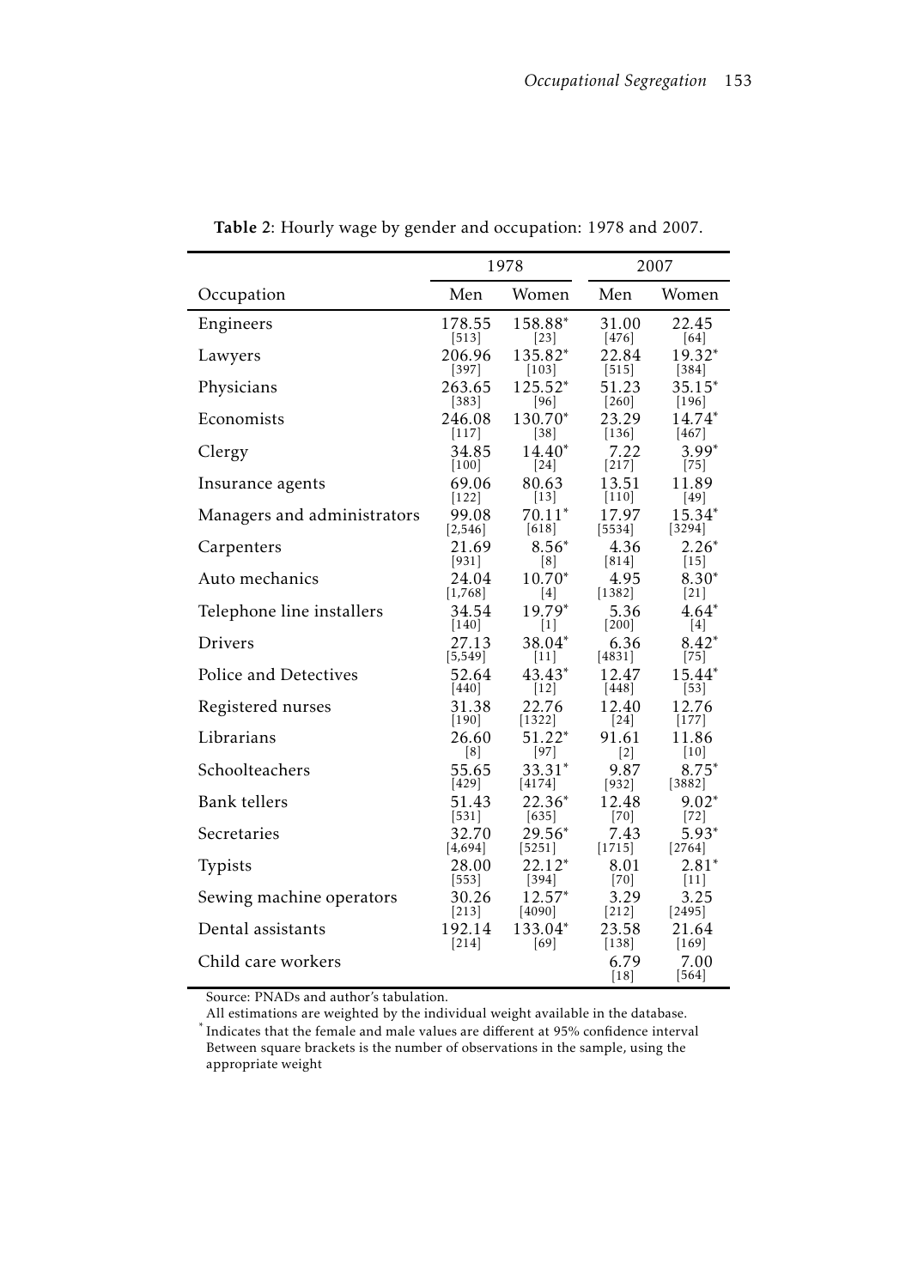|                         |       | 1978     |       | 2007     |
|-------------------------|-------|----------|-------|----------|
| Activity                | Men   | Women    | Men   | Women    |
| Agricultural            | 14.86 | $6.49*$  | 3.10  | $0.91*$  |
| Transformation Industry | 38.11 | $17.42*$ | 7.12  | $4.33*$  |
| Construction            | 23.21 | 38.82*   | 4.72  | $19.72*$ |
| General Industry        | 31.46 | 33.10    | 10.45 | 11.02    |
| Commerce                | 38.26 | $21.81*$ | 6.48  | $4.83*$  |
| <b>Services</b>         | 40.00 | $12.30*$ | 7.65  | $3.56*$  |
| Transportation          | 32.67 | $26.39*$ | 7.28  | 7.45     |
| Social Services         | 74.35 | 32.77*   | 13.45 | $8.26*$  |
| Public Administration   | 50.08 | $45.15*$ | 12.02 | $10.99*$ |
| Other Activities        | 78.14 | 38.85*   | 9.12  | $7.04*$  |

Table 3: Hourly wage by gender and industries: 1978 and 2007.

Source: PNADs and author's tabulation.

All estimations are weighted by the individual weight available in the database.

∗ female and male values are different at the 95 percent confidence interval.

level of education, i.e., 4 years, men are employed in commerce. Women, for their part, continue to be concentrated in services until completing the fundamental level of education, i.e., 8 years, and after that, they compose a larger fraction of commerce.

# 3 Econometric model to calculate discrimination between genders

The previous analysis illustrates that male and female workers have different allocations within and returns to the labor market in Brazil. We now present an econometric analysis in order to control for distinct influences on individual remuneration. Using this procedure, we will also be able to measure the impact of occupational choices and individual characteristics on the hourly wage.

The basic model follows Mincer (1995). The mincerian equation relates the hourly wage with individual demographics and job definitions, as shown by equation (1).

$$
\ln w_i = \alpha + \sum_{j=1}^{k} \beta_j X_i + \sum_{s=1}^{m} \gamma_s Z_i + \varepsilon_i,
$$
 (1)

where  $w_i$  is the hourly wage for individual  $i$  and  $X_i$  are the demographics for individual  $i$ .  $Z_i$  represents dummy variables for activities and occupations for each individual $^{11}$ .

By demographics, we mean individual age and its squared value (to account for the concavity on remuneration), residence region<sup>12</sup> and education dummies.<sup>13</sup>  $Z_i$  is composed of both occupation and industry dummies. For

<sup>11</sup>Excluded category is Agricultural Business.

<sup>12</sup>Excluded category is Southeast, the richest Brazilian region.

 $13$  Excluded category 'no education'. Other categories are: basic (1 to 4 years), fundamental (5 to 8 years), high school (9 to 11 years) and college or more (12 or more years).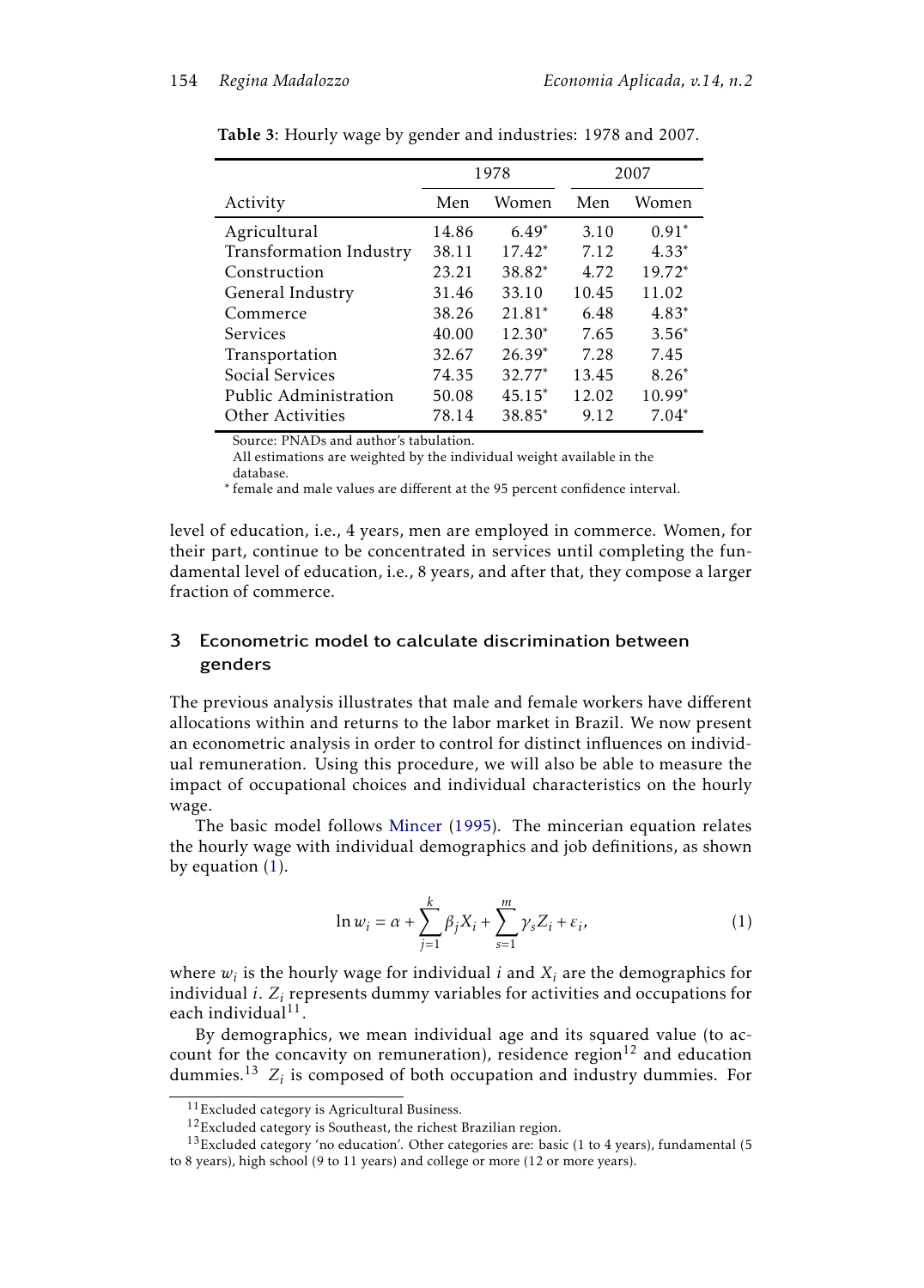| 1978                                       |                |               |                    |                |                |
|--------------------------------------------|----------------|---------------|--------------------|----------------|----------------|
|                                            |                |               | years of education |                |                |
|                                            | $\mathbf{0}$   | $1$ to $4$    | 5 to 8             | 9 to 11        | $12 +$         |
|                                            | Male Workers   |               |                    |                |                |
| Agribusiness                               | 62.82          | 30.92         | 9.28               | 3.39           | 1.39           |
| Transformation                             | 8.67           | 19.73         | 24.87              | 24.65          | 19.92          |
| Construction                               | 11.40          | 14.71         | 9.71               | 4.78           | 5.54           |
| Other industrial activities                | 1.86           | 2.38          | 2.13               | 3.22           | 3.13           |
| Commerce                                   | 5.45           | 9.75          | 15.55              | 17.10          | 7.66           |
| Services                                   | 4.68           | 9.82          | 14.59              | 13.57          | 15.05          |
| Transportation and Communication           | 2.68           | 6.87          | 9.47               | 6.17           | 3.34           |
| Social                                     | 0.74           | 1.77          | 3.50               | 5.63           | 21.03          |
| Public Administration                      | 1.10           | 2.99          | 7.87               | 10.39          | 13.23          |
| Other activities                           | 0.59           | 1.07          | 3.03               | 11.11          | 9.71           |
|                                            | Female Workers |               |                    |                |                |
| Agribusiness                               | 49.00          | 23.37         | 5.55               | 0.37           | 0.06           |
| Transformation                             | 6.71           | 14.00         | 17.68              | 11.16          | 6.89           |
| Construction                               | 0.10           | 0.24          | 0.47               | 1.29           | 1.55           |
| Other industrial activities                | 0.32           | 0.28          | 0.31               | 1.05           | 1.56           |
| Commerce<br>Services                       | 3.72<br>35.87  | 7.82<br>42.26 | 17.25<br>31.07     | 12.85<br>12.27 | 4.08<br>7.70   |
|                                            | 0.20           | 0.72          | 1.90               | 2.78           | 2.03           |
| Transportation and Communication<br>Social | 2.65           | 8.95          | 20.00              | 43.35          | 57.74          |
| Public Administration                      | 0.39           | 1.06          | 3.33               | 7.35           | 10.46          |
| Other activities                           | 1.04           | 1.29          | 2.43               | 7.55           | 7.94           |
|                                            |                |               |                    |                |                |
|                                            |                |               |                    |                |                |
|                                            | 2007           |               |                    |                |                |
|                                            |                |               | years of education |                |                |
|                                            | $\Omega$       | $1$ to $4$    | 5 to 8             | 9 to 11        | $12 +$         |
|                                            | Male Workers   |               |                    |                |                |
| Agribusiness                               | 53.37          | 35.28         | 15.30              | 5.78           | 1.82           |
| Transformation                             | 7.95           | 12.11         | 18.36              | 21.93          | 13.70          |
| Construction                               | 14.54          | 18.55         | 16.50              | 7.07           | 3.43           |
| Other industrial activities                | 0.84           | 0.93          | 1.13               | 1.83           | 1.66           |
| Commerce                                   | 9.84           | 13.20         | 21.04              | 24.69          | 16.05          |
| Services                                   | 2.86           | 3.27          | 3.72               | 3.95           | 4.86           |
| Transportation and Communication           | 3.75           | 6.87          | 9.91               | 9.07           | 5.20           |
| Social                                     | 0.67           | 1.01          | 1.40               | 3.53           | 16.42          |
| Public Administration                      | 2.03           | 2.67          | 3.12               | 7.89           | 13.38          |
| Other activities                           | 4.15           | 6.09          | 9.51               | 14.25          | 23.47          |
|                                            | Female Workers |               |                    |                |                |
| Agribusiness                               | 44.39          | 31.19         | 11.32              | 2.93           | 0.59           |
| Transformation                             | 8.12           | 11.74         | 16.08              | 14.21          | 6.87           |
| Construction                               | 0.29           | 0.36          | 0.35               | 0.55           | 0.95           |
| Other industrial activities                | 0.11           | 0.07          | 0.11               | 0.26           | 0.68           |
| Commerce                                   | 8.32           | 9.43          | 15.36              | 25.48          | 11.86          |
| Services                                   | 27.98          | 33.26         | 36.66              | 18.25          | 4.78           |
| Transportation and Communication           | 0.31           | 0.42          | 0.85               | 2.43           | 2.55           |
| Social<br>Public Administration            | 3.51<br>1.25   | 5.16<br>1.46  | 6.59<br>2.10       | 17.70<br>5.21  | 44.52<br>10.67 |

Table 4: Percentage male and female by education and industry: 1978 and 2007.

Source: PNADs and author's tabulation.

All estimations are weighted by the individual weight available in the database.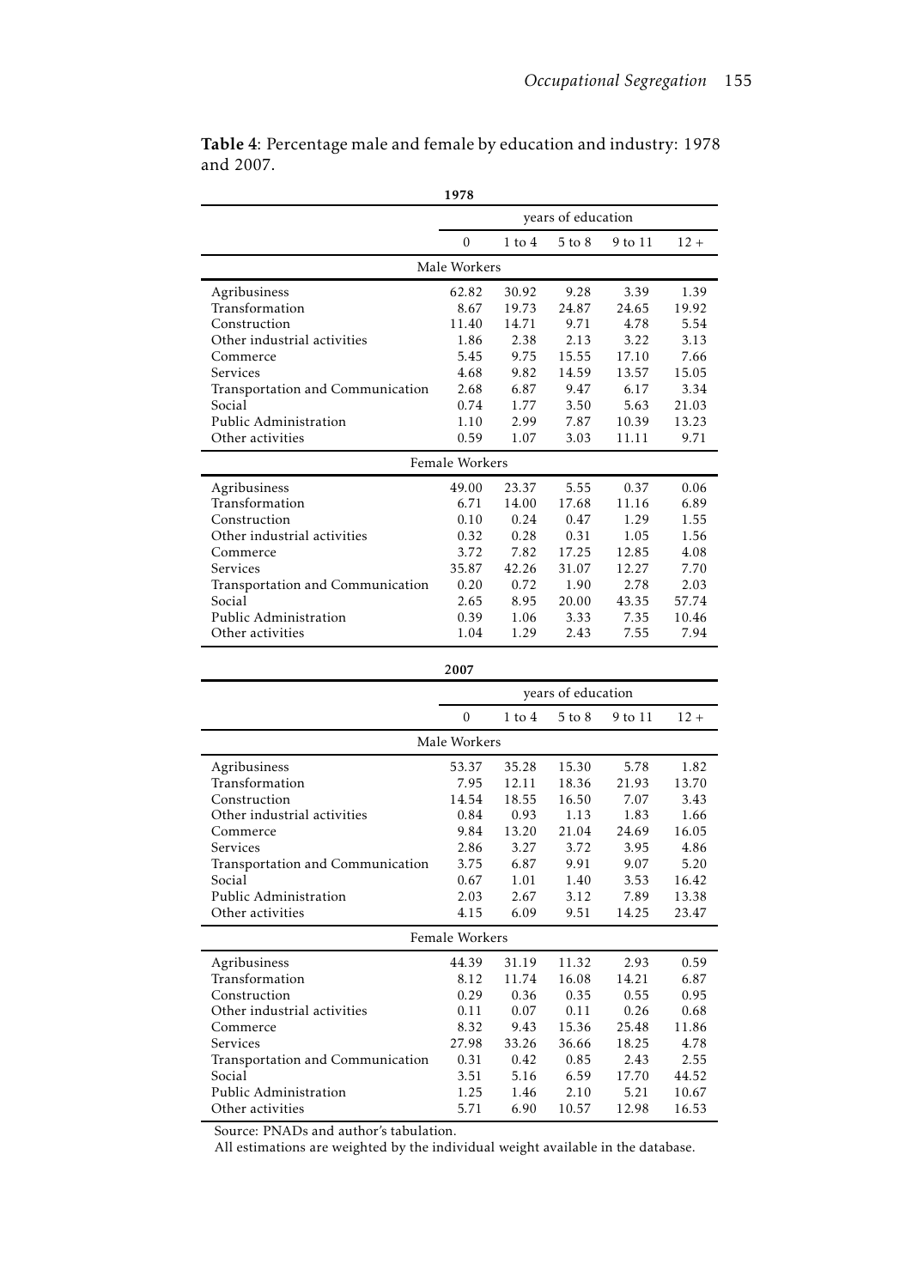all years, we used the classification of these variables on two and three-digit dummies. Here, it is necessary to point out the endogeneity of these latter variables, especially occupation. It is well known that occupational choices are made according to individual preferences, and that such choices imply different levels of remuneration, linking the dependent variable with this individual choice. An instrumental variable could be used to correct for this problem. Unfortunately, the database used in this study does not allow for the construction of such a variable. Therefore, we continue to control for occupation and industry choice while ignoring this possible effect, but using the same methodology used in the literature.

We were also able to test for the influence of occupational distinction of authority on wages. Budig & England (2001) created a dummy variable for authority in their study on the wage penalty of motherhood. This variable was constructed by coding all occupations that have the words "management," "supervisor" or "foreman" in their description as one. As a dependent variable, they used the natural log of hourly wage in the respondent's current job. They find that mothers are less likely to be in jobs involving authority; however, this does not seem to affect the estimated motherhood penalty. In our work, "authority" was included as a variable of job characteristics. This variable is a dummy, coded one for occupational categories with titles containing the words "supervisor," "manager" or "director." We used this additional variable only for the 2007 data, which is more complete. Also, for 2007, we included race dummies<sup>14</sup> and tenure on the job<sup>15</sup> in order to have a more complete set of controls.<sup>16</sup>

Since the main purpose of this study is to analyze female labor characteristics, we estimated equation (1) separately for men and women using ordinary least squares. We did not use a Heckman correction for the female equation because we are concerned only with working individuals.<sup>17</sup> These regressions result in two different outcomes, posed as equations (2) and (3).

$$
\ln w_i^F = \hat{\alpha}^F + \sum_{j=1}^k \hat{\beta}_j^F X_i^F + \sum_{s=1}^m \hat{\gamma}_s^F Z_i^F + \varepsilon_i
$$
 (2)

$$
\ln w_i^M = \hat{\alpha}^M + \sum_{j=1}^k \hat{\beta}_j^M X_i^M + \sum_{s=1}^m \hat{\gamma}_s^M Z_i^M + \varepsilon_i,
$$
 (3)

where equation (2) uses only female data to estimate the coefficients, and equation (3) uses the male data to this end. These features allow us use the Oaxaca (1973) method to estimate the male–female differences not explained by individual characteristics.

 $14$ Excluded category is White; other categories are Black, Mulato, Asian and Native.

<sup>15</sup>Excluded category is "less than 6 months"; other categories are "6 months to 1 year," "1 to 2 years," "2 to 5 years" and "more then 5 years."

<sup>&</sup>lt;sup>16</sup>Since 1976, IBGE changed the PNAD questionnaires many times. We do not have all of the basic variables for all years. Therefore, we estimated a more complete equation only for 2007, but kept the "basic" regression for all years for comparison.

<sup>&</sup>lt;sup>17</sup>The current literature on gender wage gap usually avoids using a Heckman selection because it is less compatible with Oaxaca methodology. However, when it is used, results do not change significantly, as demonstrated by Galarza et al. (2006). As a test, we performed the estimation using a Heckman correction to our data, and also got results compatible with those presented in this paper.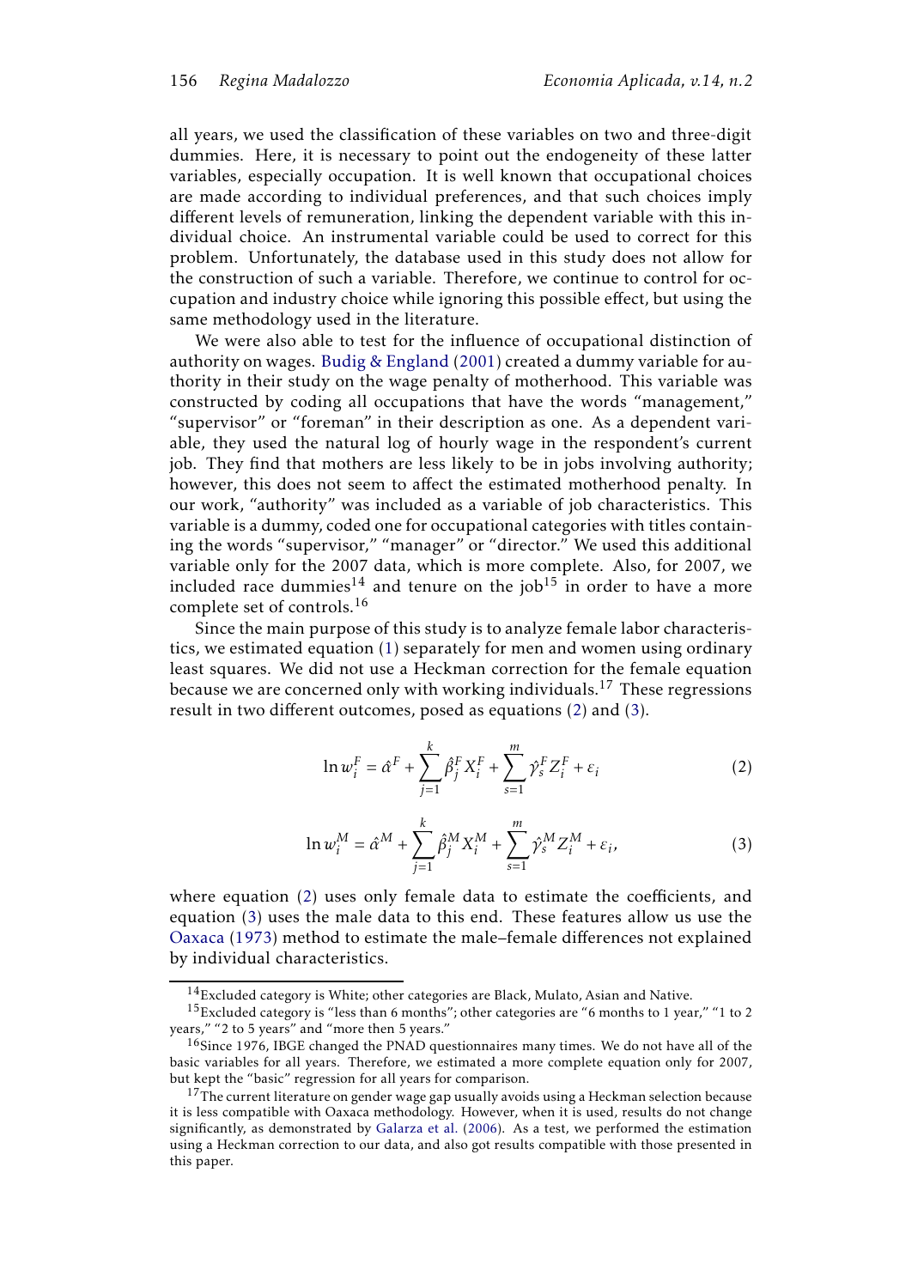The male-female wage differential can be posed in two parts: the explained portion of the differential (explained by the different characteristics of men and women) and the unexplained differential.

Using the estimated coefficients for female and male individuals, we calculate the hourly wage one individual would receive if he or she were male and, the alternative possibility, if he or she were female. We use these computations to determine the wage differential that is not explained by observable characteristics, as shown in equation (4):

$$
\hat{D}_i = \sum_j \hat{\beta}_j^M X_i - \sum_j \hat{\beta}_j^F X_i.
$$
\n(4)

We compare the estimated value of equation (4) for each individual and use the population average for this variable as the estimation of the nonexplained portion of the gender wage gap across the years. The greater the value of the difference in the sample, the greater the gender discrimination in the sample.<sup>18</sup> In the next section, we present the results.

## 4 And the difference between genders is...

We estimate equations (2) and (3) separately for the different samples (1978, 1988, 1998 and 2007). As mentioned earlier, for 2007, because of the availability of additional variables, we included extra controls for race, tenure and authority. Our baseline regression includes demographics, industry sector and two-digit occupational controls. The final model also includes occupational codes with three digits.<sup>19</sup> All of our estimations were calculated using the individual weight available in the PNAD, as well as robust standard errors to correct for heteroscedasticity.

Tables 5 through 8 show the estimated results, disaggregated by gender. Columns (1) and (3) refer to the male results, and columns (2) and (4) refer to female results. For all years, we find a positive effect of age, with concavity expressed by the variable age squared. These effects are expected, because they reflect the worker's experience with the labor market. The concavity is verified because the incremental value of experience along the years has decreasing returns to productivity and, consequently, to individual remuneration. Some studies use the age variable as a proxy for experience. However, this is not a good approach to infer women's labor experience, because they experience time out of the labor market to have and raise children. Therefore, the variable "age" measures the impact of age itself, more so than labor experience. In order to have some control for labor experience, the regression

 $18$ The D statistic can either be an overestimation or underestimation of discrimination. Not all of the differences verified on variable D can be considered discrimination per se. As the available microdata are not complete for the individual characteristics, we only can affirm that we control for the "observable" characteristics of each individual, and the D statistic represents the effect of "non-observable" characteristics available to neither the researcher nor the labor contractors. Therefore, any remaining differences would be the result of some sort of gender discrimination. On the other hand, D may underestimate the discrimination because we control for characteristics like occupation, and, if there is non-market discrimination that induces women to opt for easier and worse remunerated occupations, we would not see it on the final estimation. See Oaxaca (1973).

 $19$ We have a different number of categories for each year, being more specific in recent years. However, for all samples we used the most detailed variable available.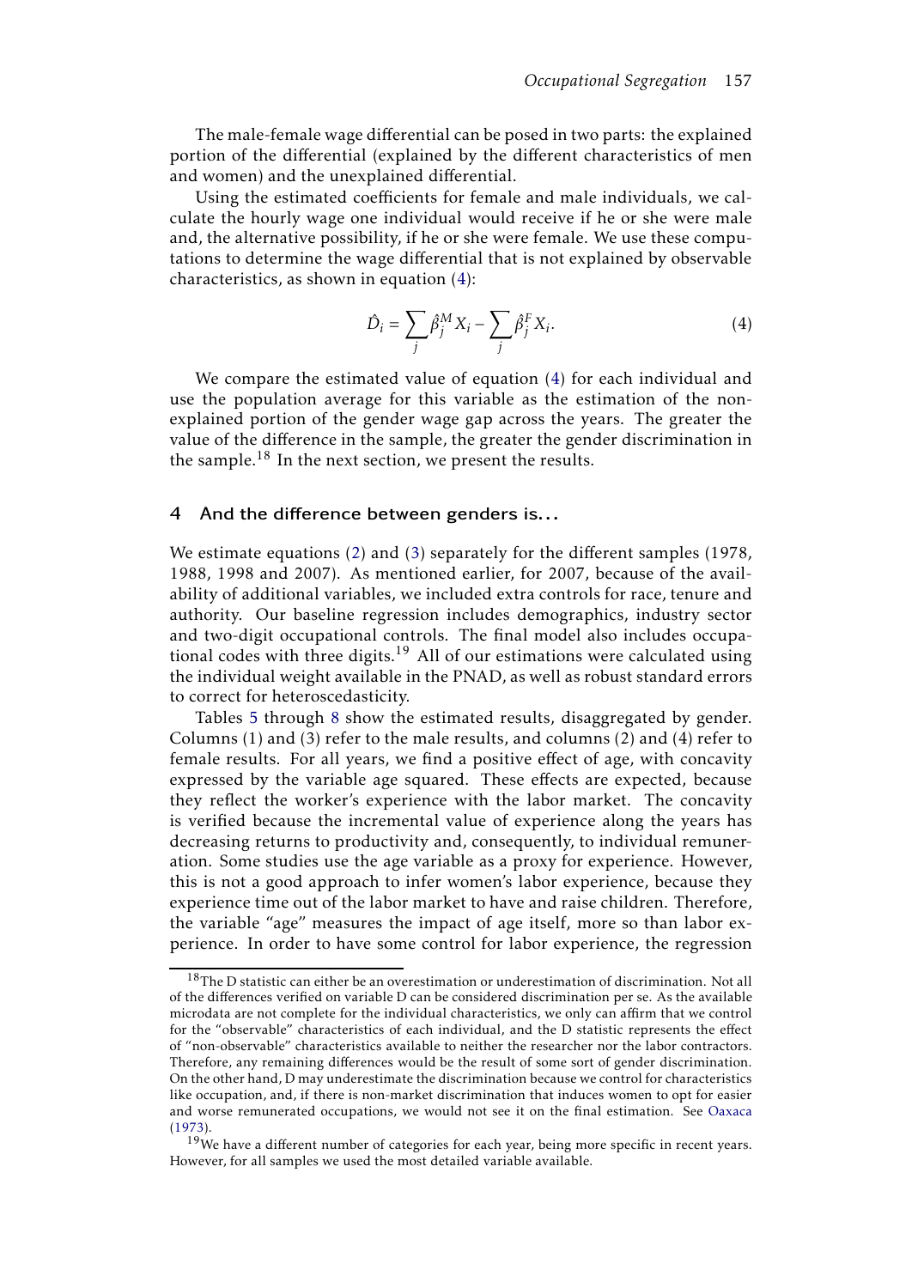|                         | Men        | Women      | Men        | Women      |
|-------------------------|------------|------------|------------|------------|
|                         | (1)        | (2)        | (3)        | (4)        |
| Intercept               | 0.36       | 0.17       | 2.11       | 1.47       |
|                         | (13.06)    | (3.52)     | (19.38)    | (4.92)     |
| Age                     | 0.08       | 0.08       | 0.06       | 0.07       |
|                         | (52.40)    | (29.51)    | (41.95)    | (26.72)    |
| Age Squared             | $-0.00$    | $-0.00$    | $-0.00$    | $-0.00$    |
|                         | $(-40.56)$ | $(-22.36)$ | $(-31.92)$ | $(-20.44)$ |
| South                   | $-0.17$    | $-0.25$    | $-0.18$    | $-0.24$    |
|                         | $(-21.98)$ | $(-20.87)$ | $(-24.80)$ | $(-20.06)$ |
| North                   | $-0.24$    | $-0.34$    | $-0.23$    | $-0.34$    |
|                         | $(-18.88)$ | $(-19.80)$ | $(-19.30)$ | $(-20.16)$ |
| Northeast               | $-0.38$    | $-0.69$    | $-0.40$    | $-0.65$    |
|                         | $(-60.52)$ | $(-65.20)$ | $(-63.88)$ | $(-62.71)$ |
| Center                  | $-0.09$    | $-0.21$    | $-0.10$    | $-0.20$    |
|                         | $(-9.08)$  | $(-14.38)$ | $(-9.93)$  | $(-14.56)$ |
| Education 1             | 0.33       | 0.30       | 0.25       | 0.21       |
|                         | (48.51)    | (22.31)    | (37.95)    | (16.65)    |
| Education 2             | 0.63       | 0.59       | 0.49       | 0.45       |
| Education 3             | (68.50)    | (35.09)    | (53.90)    | (27.80)    |
|                         | 1.00       | 0.92       | 0.83       | 0.79       |
| Education 4             | (78.26)    | (47.76)    | (66.77)    | (41.07)    |
|                         | 1.69       | 1.55       | 1.30       | 1.24       |
|                         | (104.70)   | (70.46)    | (75.93)    | (54.42)    |
| Transformation Industry | 0.09       | $-0.09$    | 0.29       | 0.56       |
|                         | (4.69)     | $(-0.75)$  | (10.46)    | (4.54)     |
| Construction            | $-0.03$    | 0.12       | 0.27       | 0.67       |
|                         | $(-1.42)$  | (0.98)     | (9.30)     | (5.24)     |
| General Industry        | 0.02       | 0.01       | 0.28       | 0.70       |
|                         | (0.74)     | (0.01)     | (8.85)     | (5.37)     |
| Commerce                | $-0.07$    | $-0.15$    | 0.24       | 0.43       |
|                         | $(-3.19)$  | $(-1.29)$  | (8.08)     | (3.48)     |
| Services                | $-0.01$    | $-0.17$    | 0.19       | 0.41       |
|                         | $(-0.75)$  | $(-1.50)$  | (6.36)     | (3.28)     |
| Transportation          | 0.22       | 0.01       | 0.37       | 0.57       |
|                         | (9.86)     | (0.01)     | (12.69)    | (4.51)     |
| Social Services         | $-0.12$    | $-0.21$    | 0.22       | 0.48       |
|                         | $(-4.87)$  | $(-1.80)$  | (6.95)     | (3.93)     |
| Public Administration   | 0.13       | 0.08       | 0.28       | 0.70       |
|                         | (5.71)     | (0.71)     | (8.88)     | (5.64)     |
| Other Activities        | 0.21       | 0.25       | 0.54       | 0.90       |
|                         | (8.14)     | (2.20)     | (15.93)    | (7.20)     |
| Occupations 2 digits    | Yes        | Yes        | No         | No         |
| Occupations 3 digits    | No         | No         | Yes        | Yes        |
| Adjusted $R^2$          | 0.5267     | 0.5497     | 0.5829     | 0.5979     |
| Number of Observations  | 103142     | 44493      | 103142     | 44493      |

Table 5: Estimation Results, 1978.

Between parentheses are the *t*-statistics for each coefficient. All regressions have robust standard errors estimations All estimations are weighted by the individual weight available in

the database.

for 2007 also includes the variable "tenure on the job," which captures part of this effect.

The second variable category is the regional dummies. Except for 2007, Southeast, the excluded category, has the greatest positive impact on wages for both men and women. In 2007, it is possible to verify that Center is the region with higher wages for both men and women in all regressions. This may be an effect of migration to the Southeast, which began in the 1960s and stabilized at the end of the 1990s as growth registered in the Central region, which was poorly occupied until the end of the 1980s.<sup>20</sup>

 $^{20}$ During the 1950s, the capital city of Brazil moved from Rio de Janeiro (Southeast) to Brasilia (Center). However, the population boom in the region continued until the 1980s, not only in the new capital but also in other states such as Mato Grosso and Mato Grosso do Sul, where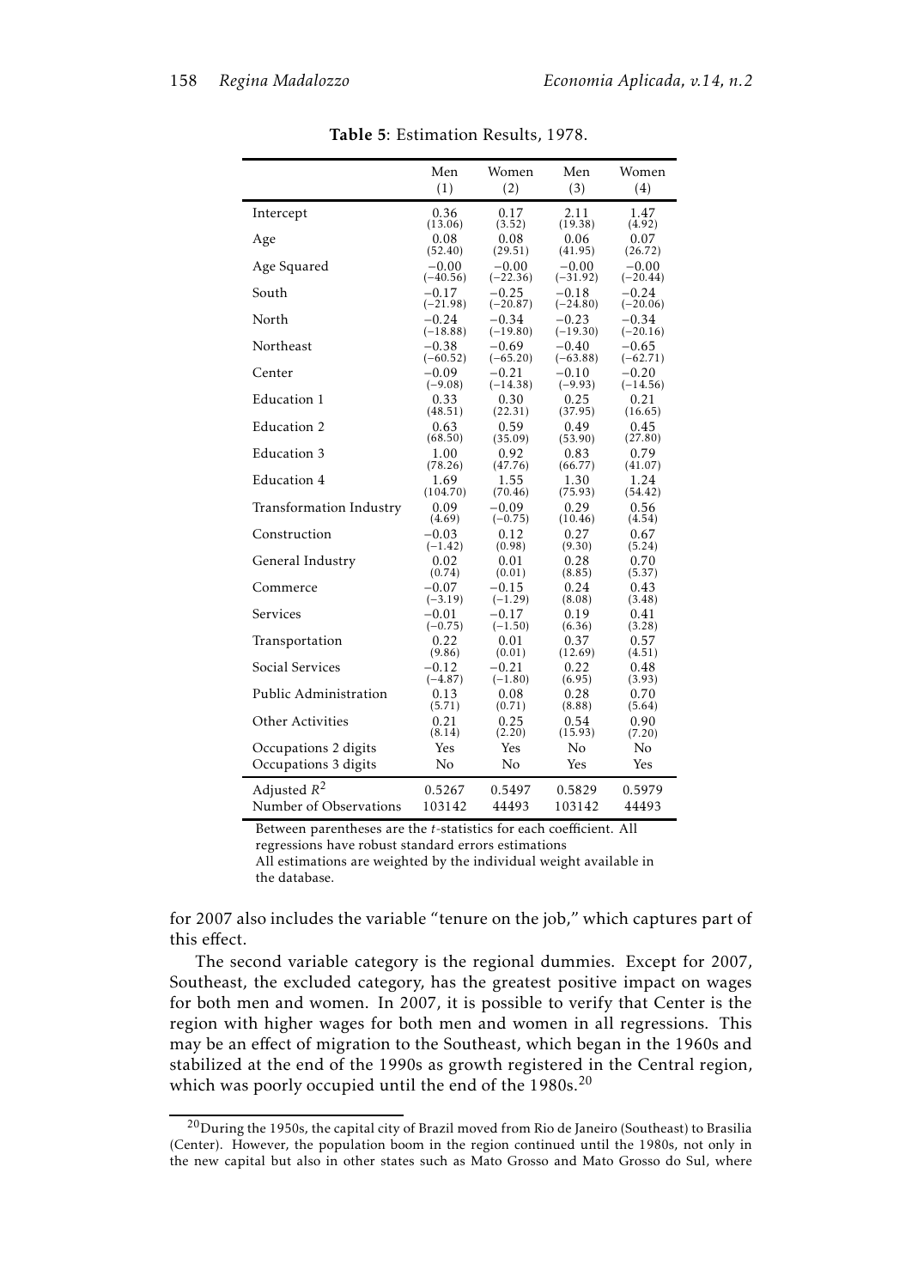|                         | Men       | Women     | Men       | Women      |
|-------------------------|-----------|-----------|-----------|------------|
|                         | (1)       | (2)       | (3)       | (4)        |
| Intercept               | 2.89      | 3.18      | 4.75      | 4.69       |
| Age                     | (15.15)   | (14.35)   | (16.12)   | (14.60)    |
|                         | 0.08      | 0.06      | 0.06      | 0.04       |
| Age Squared             | (8.31)    | (4.90)    | (6.06)    | (3.04)     |
|                         | $-0.00$   | $-0.00$   | $-0.00$   | $-0.00$    |
| South                   | $(-6.36)$ | $(-3.45)$ | $(-4.61)$ | $(-2.16)$  |
|                         | $-0.21$   | $-0.15$   | $-0.22$   | $-0.15$    |
| North                   | $(-4.62)$ | $(-2.38)$ | $(-4.55)$ | $(-2.30)$  |
|                         | $-0.01$   | $-0.12$   | 0.01      | $-0.16$    |
| Northeast               | $(-0.02)$ | $(-1.66)$ | (0.14)    | $(-2.08)$  |
|                         | $-0.49$   | $-0.66$   | $-0.49$   | $-0.68$    |
| Center                  | $(-9.91)$ | $(-9.19)$ | $(-9.73)$ | $(-8.54)$  |
|                         | $-0.14$   | $-0.09$   | $-0.10$   | $-0.11$    |
| Education 1             | $(-3.12)$ | $(-1.70)$ | $(-2.27)$ | $(-1.91)$  |
|                         | 0.38      | 0.39      | 0.28      | 0.28       |
| Education 2             | (8.43)    | (5.55)    | (6.07)    | (3.95)     |
|                         | 0.68      | 0.63      | 0.50      | 0.46       |
| Education 3             | (12.53)   | (6.18)    | (9.00)    | (4.29)     |
|                         | 1.09      | 1.10      | 0.86      | 0.93       |
| Education 4             | (14.08)   | (9.09)    | (11.09)   | (7.29)     |
|                         | 1.73      | 1.80      | 1.34      | 1.46       |
|                         | (20.60)   | (11.17)   | (13.18)   | (7.40)     |
| Transformation Industry | 0.20      | -0.69     | 0.38      | 0.29       |
|                         | (2.24)    | $(-0.97)$ | (3.43)    | (1.15)     |
| Construction            | $-0.07$   | $-0.61$   | 0.28      | 0.76       |
|                         | $(-0.81)$ | $(-0.84)$ | (2.46)    | (2.28)     |
| General Industry        | 0.33      | $-0.02$   | 0.56      | 0.85       |
|                         | (2.86)    | $(-0.03)$ | (3.63)    | (2.77)     |
| Commerce                | $-0.01$   | $-0.68$   | 0.28      | 0.35       |
|                         | $(-0.13)$ | $(-0.99)$ | (2.28)    | (1.39)     |
| Services                | $-0.10$   | $-0.85$   | $-0.02$   | 0.13       |
|                         | $(-0.88)$ | $(-1.24)$ | $(-0.14)$ | (0.53)     |
| Transportation          | 0.28      | $-0.31$   | 0.51      | 0.41       |
| Social Services         | (2.77)    | $(-0.43)$ | (4.56)    | (1.19)     |
|                         | $-0.01$   | -0.66     | 0.26      | 0.37       |
| Public Administration   | $(-0.01)$ | $(-0.95)$ | (1.48)    | (1.35)     |
|                         | $-0.10$   | $-0.48$   | 0.17      | 0.57       |
| Other Activities        | $(-0.98)$ | $(-0.67)$ | (1.52)    | (2.23)     |
|                         | 0.50      | $-0.30$   | 0.65      | 0.82       |
|                         | (3.98)    | $(-0.43)$ | (4.86)    | (3.34)     |
| Occupations2 digits     | Yes       | Yes       | No        | No         |
| Occupations3 digits     | No        | No        | Yes       | <b>Yes</b> |
| Adjusted $R^2$          | 0.3468    | 0.3781    | 0.4057    | 0.4571     |
| Number of Observations  | 7087      | 3085      | 7087      | 3085       |
|                         |           |           |           |            |

Table 6: Estimation Results, 1988.

Between parentheses are the *t*-statistics for each coefficient. All regressions have robust standard errors estimations All estimations are weighted by the individual weight available in

the database.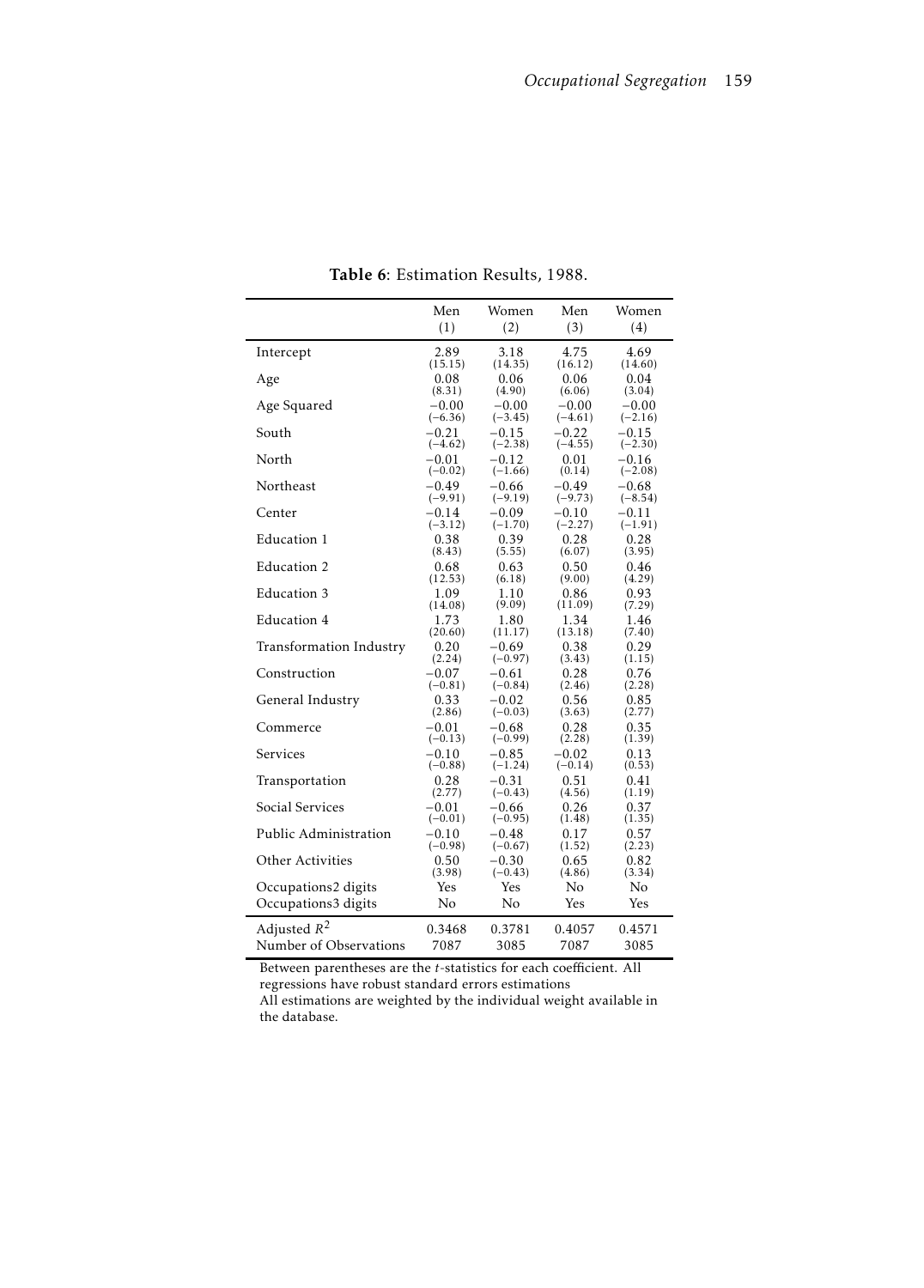|                         | Men        | Women          | Men        | Women      |
|-------------------------|------------|----------------|------------|------------|
|                         | (1)        | (2)            | (3)        | (4)        |
| Intercept               | $-1.78$    | $-1.72$        | $-0.45$    | $-0.60$    |
| Age                     | $(-52.83)$ | $(-35.25)$     | $(-6.43)$  | $(-1.63)$  |
|                         | 0.07       | 0.06           | 0.06       | 0.05       |
| Age Squared             | (40.32)    | (23.79)        | (34.23)    | (20.67)    |
|                         | $-0.00$    | $-0.00$        | $-0.00$    | $-0.00$    |
| South                   | $(-31.77)$ | $(-17.10)$     | $(-27.07)$ | $(-15.09)$ |
|                         | $-0.08$    | $-0.09$        | $-0.08$    | $-0.10$    |
| North                   | $(-10.11)$ | $(-17.10)$     | $(-10.41)$ | $(-10.08)$ |
|                         | $-0.26$    | $-0.26$        | $-0.26$    | $-0.27$    |
| Northeast               | $(-21,64)$ | $(-8.72)$      | $(-22.11)$ | $(-19.18)$ |
|                         | $-0.43$    | $-0.50$        | $-0.42$    | $-0.48$    |
|                         | $(-57.64)$ | $(-17.79)$     | $(-58.18)$ | $(-53.59)$ |
| Center                  | $-0.09$    | $-0.12$        | $-0.09$    | $-0.12$    |
|                         | $(-8.65)$  | $(-53.54)$     | $(-8.87)$  | $(-10.33)$ |
| Education 1             | 0.25       | 0.20           | 0.20       | 0.16       |
|                         | (25.13)    | (12.85)        | (20.61)    | (10.78)    |
| Education 2             | 0.49       | 0.40           | 0.38       | 0.33       |
|                         | (45.02)    | (24.30)        | (35.44)    | (20.47)    |
| Education 3             | 0.80       | 0.69           | 0.64       | 0.57       |
| Education 4             | (64.65)    | (37.85)        | (51.19)    | (31.81)    |
|                         | 1.46       | 1.32           | 1.12       | 1.03       |
| Transformation Industry | (86.54)    | (62.86)        | (63.92)    | (48.04)    |
|                         | 0.21       | 0.11           | 0.16       | 0.20       |
| Construction            | (7.94)     | (1.21)         | (7.66)     | (4.42)     |
|                         | 0.11       | 0.23           | 0.09       | 0.34       |
|                         | (4.00)     | (2.27)         | (4.13)     | (5.94)     |
| General Industry        | 0.28       | 0.22           | 0.31       | 0.53       |
|                         | (8.74)     | (2.15)         | (10.60)    | (8.26)     |
| Commerce                | 0.12       | 0.09           | 0.10       | 0.19       |
|                         | (4.30)     | (1.01)         | (4.34)     | (4.04)     |
| Services                | 0.10       | $-0.02$        | $-0.03$    | 0.09       |
|                         | (3.74)     | $(-0.20)$      | $(-1.22)$  | (1.98)     |
| Transportation          | 0.38       | 0.33           | 0.25       | 0.35       |
| Social Services         | (13.67)    | (3,38)         | (11.07)    | (6.27)     |
|                         | 0.10       | $-0.01$        | 0.10       | 0.19       |
| Public Administration   | (3.50)     | $(-0.07)$      | (3.82)     | (4.33)     |
|                         | 0.34       | 0.24           | 0.07       | 0.30       |
| Other Activities        | (12.31)    | (2.53)         | (3.07)     | (6.48)     |
|                         | 0.25       | 0.26           | 0.16       | 0.34       |
|                         | (9.23)     | (2.79)         | (7.23)     | (7.25)     |
| Occupations 2 digits    | Yes        | Yes            | No.        | No.        |
| Occupations 3 digits    | No         | N <sub>o</sub> | Yes        | Yes        |
| Adjusted $R_2$          | 0.5177     | 0.4994         | 0.57       | 0.5627     |
| Number of Observations  | 70440      | 43320          | 70440      | 43320      |

Table 7: Estimation Results, 1998.

Between parentheses are the *t*-statistics for each coefficient. All regressions have robust standard errors estimations All estimations are weighted by the individual weight available in

the database.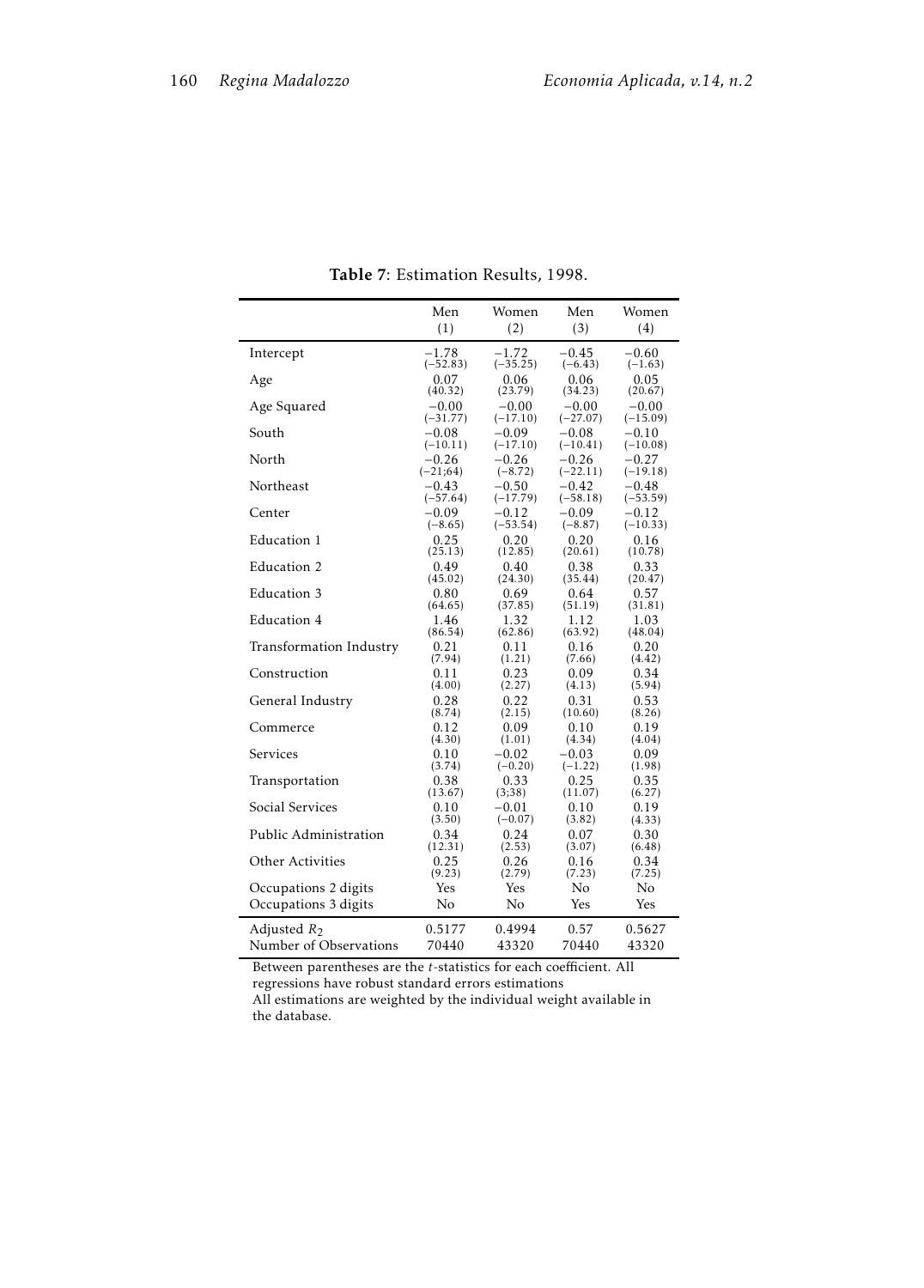|                    | Men<br>$\widehat{\Xi}$                                                                                                                                                                                                                                                                                                                        | Vomer<br>$\widetilde{c}$                                                                                                                                                                                                       | Men $(3)$                                                                                                                                                                                                                                                                                                                                       | Nomer<br>$(\pm)$                                                                                                                                                                                                               | Men<br>$\left( \overline{5}\right)$ | Nomen<br>$\circledcirc$                                                                                                                                                                                                                                                                                                                                                                                                                    | Men<br>$(\bar{\mathbf{C}})$                                                                                                                                                                                                                                                                                                                                                  | Nomen<br>$\circledast$                                                                                                                                                                                                                                                                                                             |
|--------------------|-----------------------------------------------------------------------------------------------------------------------------------------------------------------------------------------------------------------------------------------------------------------------------------------------------------------------------------------------|--------------------------------------------------------------------------------------------------------------------------------------------------------------------------------------------------------------------------------|-------------------------------------------------------------------------------------------------------------------------------------------------------------------------------------------------------------------------------------------------------------------------------------------------------------------------------------------------|--------------------------------------------------------------------------------------------------------------------------------------------------------------------------------------------------------------------------------|-------------------------------------|--------------------------------------------------------------------------------------------------------------------------------------------------------------------------------------------------------------------------------------------------------------------------------------------------------------------------------------------------------------------------------------------------------------------------------------------|------------------------------------------------------------------------------------------------------------------------------------------------------------------------------------------------------------------------------------------------------------------------------------------------------------------------------------------------------------------------------|------------------------------------------------------------------------------------------------------------------------------------------------------------------------------------------------------------------------------------------------------------------------------------------------------------------------------------|
| ntercept           |                                                                                                                                                                                                                                                                                                                                               |                                                                                                                                                                                                                                |                                                                                                                                                                                                                                                                                                                                                 | $0.61$<br>$(1.72)$<br>$0.05$<br>$(23.81)$<br>$-0.00$<br>$-16.84$                                                                                                                                                               |                                     |                                                                                                                                                                                                                                                                                                                                                                                                                                            |                                                                                                                                                                                                                                                                                                                                                                              | $\begin{bmatrix} 1, & 1 \\ 1, & 1 \\ 1, & 1 \\ 1, & 1 \\ 1, & 1 \\ 1, & 1 \\ 1, & 1 \\ 1, & 1 \\ 1, & 1 \\ 1, & 1 \\ 1, & 1 \\ 1, & 1 \\ 1, & 1 \\ 1, & 1 \\ 1, & 1 \\ 1, & 1 \\ 1, & 1 \\ 1, & 1 \\ 1, & 1 \\ 1, & 1 \\ 1, & 1 \\ 1, & 1 \\ 1, & 1 \\ 1, & 1 \\ 1, & 1 \\ 1, & 1 \\ 1, & 1 \\ 1, & 1 \\ 1, & 1 \\ 1, & 1 \\ 1, &$ |
| Age                |                                                                                                                                                                                                                                                                                                                                               |                                                                                                                                                                                                                                |                                                                                                                                                                                                                                                                                                                                                 |                                                                                                                                                                                                                                |                                     |                                                                                                                                                                                                                                                                                                                                                                                                                                            |                                                                                                                                                                                                                                                                                                                                                                              |                                                                                                                                                                                                                                                                                                                                    |
| Age Squared        | $-0.74$<br>$-23.34$<br>$0.06$<br>$-0.06$<br>$-27.09$                                                                                                                                                                                                                                                                                          | $-0.69$<br>$-15.56$<br>$0.05$<br>$-17.67$<br>$-17.67$                                                                                                                                                                          | $\begin{array}{c} 0.15 \\ (1.98) \\ 0.05 \\ (-0.00) \\ -25.06 \end{array}$                                                                                                                                                                                                                                                                      |                                                                                                                                                                                                                                |                                     |                                                                                                                                                                                                                                                                                                                                                                                                                                            |                                                                                                                                                                                                                                                                                                                                                                              |                                                                                                                                                                                                                                                                                                                                    |
| Black              |                                                                                                                                                                                                                                                                                                                                               |                                                                                                                                                                                                                                |                                                                                                                                                                                                                                                                                                                                                 |                                                                                                                                                                                                                                |                                     |                                                                                                                                                                                                                                                                                                                                                                                                                                            |                                                                                                                                                                                                                                                                                                                                                                              |                                                                                                                                                                                                                                                                                                                                    |
| Mulato             |                                                                                                                                                                                                                                                                                                                                               |                                                                                                                                                                                                                                |                                                                                                                                                                                                                                                                                                                                                 |                                                                                                                                                                                                                                |                                     |                                                                                                                                                                                                                                                                                                                                                                                                                                            |                                                                                                                                                                                                                                                                                                                                                                              |                                                                                                                                                                                                                                                                                                                                    |
| Asian              |                                                                                                                                                                                                                                                                                                                                               |                                                                                                                                                                                                                                |                                                                                                                                                                                                                                                                                                                                                 |                                                                                                                                                                                                                                |                                     | $\begin{array}{l} \left( \begin{array}{l} 0.93 \\ -0.12 \\ 0.02 \end{array} \right) \left( \begin{array}{l} 0.93 \\ -0.12 \\ -0.02 \end{array} \right) \left( \begin{array}{l} 0.93 \\ -0.02 \\ -0.02 \end{array} \right) \left( \begin{array}{l} 0.93 \\ -0.02 \\ -0.02 \end{array} \right) \left( \begin{array}{l} 0.93 \\ -0.02 \\ -0.02 \end{array} \right) \left( \begin{array}{l} 0.93 \\ -0.02 \\ -0.02 \end{array} \right) \left($ | $\begin{array}{l} \gamma_{1,0}^{(2)}(0)\\ \gamma_{2,0}^{(3)}(0)\\ \gamma_{3,0}^{(4)}(0)\\ \gamma_{4,0}^{(5)}(0)\\ \gamma_{5,0}^{(6)}(0)\\ \gamma_{6,0}^{(6)}(0)\\ \gamma_{7,0}^{(6)}(0)\\ \gamma_{8,0}^{(6)}(0)\\ \gamma_{9,0}^{(6)}(0)\\ \gamma_{10}^{(6)}(0)\\ \gamma_{11}^{(6)}(0)\\ \gamma_{12}^{(6)}(0)\\ \gamma_{13}^{(6)}(0)\\ \gamma_{14}^{(6)}(0)\\ \gamma_{15}^{($ |                                                                                                                                                                                                                                                                                                                                    |
| Native /Indigenous |                                                                                                                                                                                                                                                                                                                                               |                                                                                                                                                                                                                                |                                                                                                                                                                                                                                                                                                                                                 |                                                                                                                                                                                                                                |                                     |                                                                                                                                                                                                                                                                                                                                                                                                                                            |                                                                                                                                                                                                                                                                                                                                                                              |                                                                                                                                                                                                                                                                                                                                    |
| Manager Position   |                                                                                                                                                                                                                                                                                                                                               |                                                                                                                                                                                                                                |                                                                                                                                                                                                                                                                                                                                                 |                                                                                                                                                                                                                                |                                     |                                                                                                                                                                                                                                                                                                                                                                                                                                            |                                                                                                                                                                                                                                                                                                                                                                              |                                                                                                                                                                                                                                                                                                                                    |
| South              |                                                                                                                                                                                                                                                                                                                                               |                                                                                                                                                                                                                                |                                                                                                                                                                                                                                                                                                                                                 |                                                                                                                                                                                                                                |                                     |                                                                                                                                                                                                                                                                                                                                                                                                                                            |                                                                                                                                                                                                                                                                                                                                                                              |                                                                                                                                                                                                                                                                                                                                    |
| North              |                                                                                                                                                                                                                                                                                                                                               |                                                                                                                                                                                                                                |                                                                                                                                                                                                                                                                                                                                                 |                                                                                                                                                                                                                                |                                     |                                                                                                                                                                                                                                                                                                                                                                                                                                            |                                                                                                                                                                                                                                                                                                                                                                              |                                                                                                                                                                                                                                                                                                                                    |
| Northeast          | $\begin{array}{l} 0.01 \\ 0.08 \\ -1.1 \\ 0.04 \\ -1.1 \\ 0.04 \\ -1.04 \\ -1.04 \\ -1.04 \\ -1.04 \\ -1.04 \\ -1.04 \\ -1.04 \\ -1.04 \\ -1.04 \\ -1.04 \\ -1.04 \\ -1.04 \\ -1.04 \\ -1.04 \\ -1.04 \\ -1.04 \\ -1.04 \\ -1.04 \\ -1.04 \\ -1.04 \\ -1.04 \\ -1.04 \\ -1.04 \\ -1.04 \\ -1.04 \\ -1.04 \\ -1.04 \\ -1.04 \\ -1.04 \\ -1.04$ | $-0.17, 2.3, 0.01, 0.03, 0.05, 0.04, 0.05, 0.05, 0.04, 0.05, 0.05, 0.05, 0.05, 0.04, 0.05, 0.05, 0.06, 0.07, 0.04, 0.06, 0.07, 0.07, 0.08, 0.09, 0.09, 0.04, 0.06, 0.07, 0.08, 0.09, 0.09, 0.09, 0.09, 0.09, 0.09, 0.09, 0.09$ | $\begin{array}{l} 0.01 \\ 0.01 \\ -0.11 \\ -0.01 \\ -0.01 \\ -0.01 \\ -0.01 \\ -0.01 \\ -0.01 \\ -0.01 \\ -0.01 \\ -0.01 \\ -0.01 \\ -0.01 \\ -0.01 \\ -0.01 \\ -0.01 \\ -0.01 \\ -0.01 \\ -0.01 \\ -0.01 \\ -0.01 \\ -0.01 \\ -0.01 \\ -0.01 \\ -0.01 \\ -0.01 \\ -0.01 \\ -0.01 \\ -0.01 \\ -0.01 \\ -0.01 \\ -0.01 \\ -0.01 \\ -0.01 \\ -0.$ | $-0.0146$ $-0.038$ $-0.048$ $-0.048$ $-0.048$ $-0.048$ $-0.048$ $-0.048$ $-0.048$ $-0.048$ $-0.048$ $-0.048$ $-0.048$ $-0.048$ $-0.048$ $-0.048$ $-0.048$ $-0.048$ $-0.048$ $-0.048$ $-0.048$ $-0.048$ $-0.048$ $-0.048$ $-0.$ |                                     |                                                                                                                                                                                                                                                                                                                                                                                                                                            |                                                                                                                                                                                                                                                                                                                                                                              |                                                                                                                                                                                                                                                                                                                                    |
| Center             |                                                                                                                                                                                                                                                                                                                                               |                                                                                                                                                                                                                                |                                                                                                                                                                                                                                                                                                                                                 |                                                                                                                                                                                                                                |                                     |                                                                                                                                                                                                                                                                                                                                                                                                                                            |                                                                                                                                                                                                                                                                                                                                                                              |                                                                                                                                                                                                                                                                                                                                    |
| Education          |                                                                                                                                                                                                                                                                                                                                               |                                                                                                                                                                                                                                |                                                                                                                                                                                                                                                                                                                                                 |                                                                                                                                                                                                                                |                                     |                                                                                                                                                                                                                                                                                                                                                                                                                                            |                                                                                                                                                                                                                                                                                                                                                                              |                                                                                                                                                                                                                                                                                                                                    |
| Education          |                                                                                                                                                                                                                                                                                                                                               |                                                                                                                                                                                                                                |                                                                                                                                                                                                                                                                                                                                                 |                                                                                                                                                                                                                                |                                     |                                                                                                                                                                                                                                                                                                                                                                                                                                            |                                                                                                                                                                                                                                                                                                                                                                              |                                                                                                                                                                                                                                                                                                                                    |
| Education          |                                                                                                                                                                                                                                                                                                                                               |                                                                                                                                                                                                                                |                                                                                                                                                                                                                                                                                                                                                 |                                                                                                                                                                                                                                |                                     |                                                                                                                                                                                                                                                                                                                                                                                                                                            |                                                                                                                                                                                                                                                                                                                                                                              |                                                                                                                                                                                                                                                                                                                                    |
| Education          |                                                                                                                                                                                                                                                                                                                                               |                                                                                                                                                                                                                                |                                                                                                                                                                                                                                                                                                                                                 |                                                                                                                                                                                                                                |                                     |                                                                                                                                                                                                                                                                                                                                                                                                                                            |                                                                                                                                                                                                                                                                                                                                                                              |                                                                                                                                                                                                                                                                                                                                    |
| Tenure on the job  |                                                                                                                                                                                                                                                                                                                                               |                                                                                                                                                                                                                                |                                                                                                                                                                                                                                                                                                                                                 |                                                                                                                                                                                                                                |                                     |                                                                                                                                                                                                                                                                                                                                                                                                                                            |                                                                                                                                                                                                                                                                                                                                                                              |                                                                                                                                                                                                                                                                                                                                    |
| Tenure on the job  |                                                                                                                                                                                                                                                                                                                                               |                                                                                                                                                                                                                                |                                                                                                                                                                                                                                                                                                                                                 |                                                                                                                                                                                                                                |                                     |                                                                                                                                                                                                                                                                                                                                                                                                                                            |                                                                                                                                                                                                                                                                                                                                                                              |                                                                                                                                                                                                                                                                                                                                    |
| Tenure on the job  |                                                                                                                                                                                                                                                                                                                                               |                                                                                                                                                                                                                                |                                                                                                                                                                                                                                                                                                                                                 |                                                                                                                                                                                                                                |                                     |                                                                                                                                                                                                                                                                                                                                                                                                                                            |                                                                                                                                                                                                                                                                                                                                                                              |                                                                                                                                                                                                                                                                                                                                    |
| Tenure on the job  |                                                                                                                                                                                                                                                                                                                                               |                                                                                                                                                                                                                                |                                                                                                                                                                                                                                                                                                                                                 |                                                                                                                                                                                                                                |                                     |                                                                                                                                                                                                                                                                                                                                                                                                                                            |                                                                                                                                                                                                                                                                                                                                                                              |                                                                                                                                                                                                                                                                                                                                    |

Table 8: Estimation Results. 2007. Table 8: Estimation Results, 2007.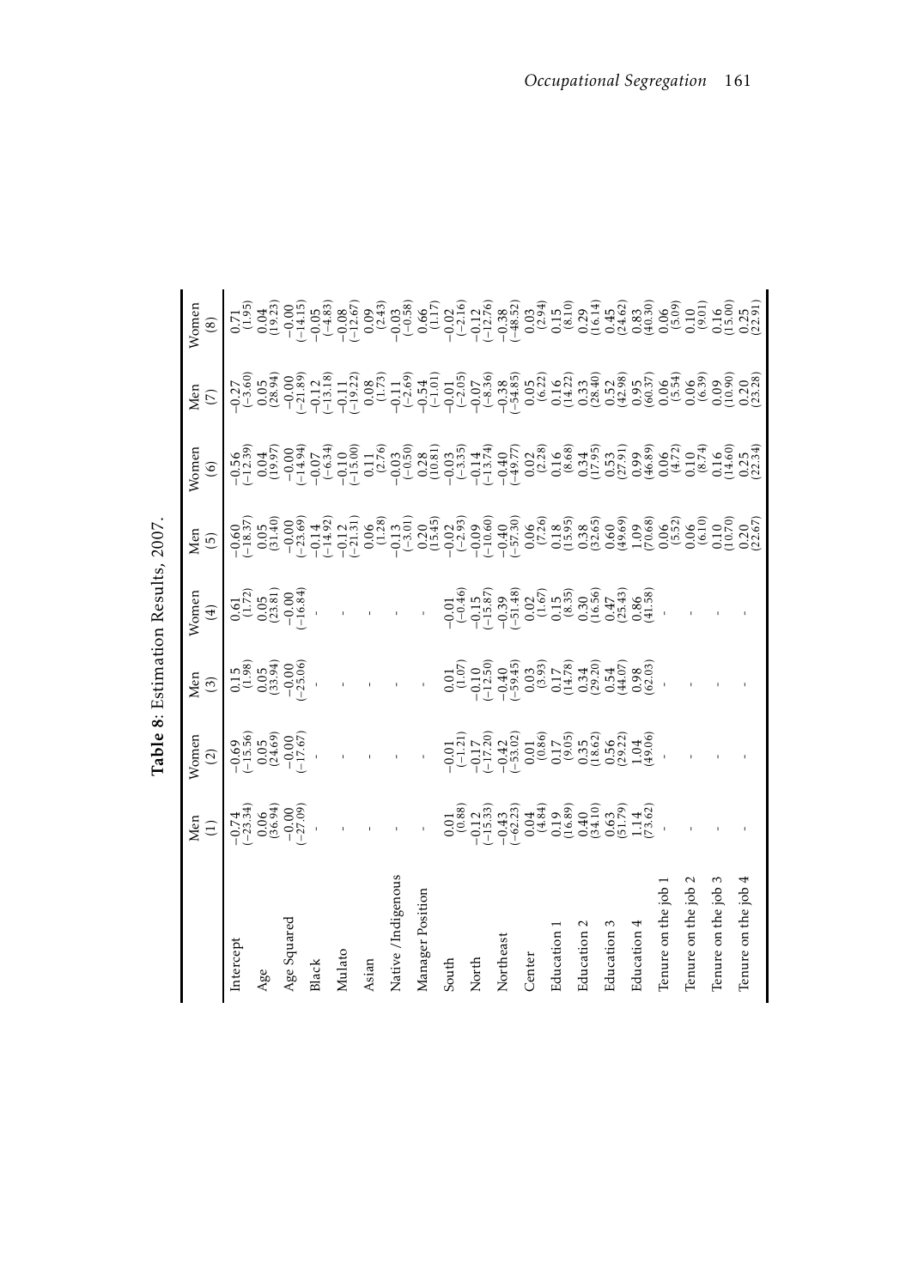|                                                                                                                                                                                                                   | Table                                                                                                                                                                                                                                                                                       |                                                                                                                                                                                                                                                                                                               |                                                                                                                                                                                                                                                                                                               | 8: Estimation Results, 2007. (continued) |                                                                                                                                                                                                                                         |                  |                            |                           |
|-------------------------------------------------------------------------------------------------------------------------------------------------------------------------------------------------------------------|---------------------------------------------------------------------------------------------------------------------------------------------------------------------------------------------------------------------------------------------------------------------------------------------|---------------------------------------------------------------------------------------------------------------------------------------------------------------------------------------------------------------------------------------------------------------------------------------------------------------|---------------------------------------------------------------------------------------------------------------------------------------------------------------------------------------------------------------------------------------------------------------------------------------------------------------|------------------------------------------|-----------------------------------------------------------------------------------------------------------------------------------------------------------------------------------------------------------------------------------------|------------------|----------------------------|---------------------------|
|                                                                                                                                                                                                                   | Men<br>$\Xi$                                                                                                                                                                                                                                                                                | Vomer<br>$\widehat{c}$                                                                                                                                                                                                                                                                                        | Men<br>$\widetilde{S}$                                                                                                                                                                                                                                                                                        | Vomer<br>$\left( 4\right)$               | Men<br>$\widetilde{5}$                                                                                                                                                                                                                  | Womer<br>$\circ$ | ${\tt Men}$<br>$\tilde{C}$ | $N$ omer<br>$\circledast$ |
| Iransformation Industr                                                                                                                                                                                            |                                                                                                                                                                                                                                                                                             |                                                                                                                                                                                                                                                                                                               |                                                                                                                                                                                                                                                                                                               |                                          |                                                                                                                                                                                                                                         |                  |                            |                           |
| Construction                                                                                                                                                                                                      |                                                                                                                                                                                                                                                                                             |                                                                                                                                                                                                                                                                                                               |                                                                                                                                                                                                                                                                                                               |                                          |                                                                                                                                                                                                                                         |                  |                            |                           |
| General Industry                                                                                                                                                                                                  |                                                                                                                                                                                                                                                                                             |                                                                                                                                                                                                                                                                                                               |                                                                                                                                                                                                                                                                                                               |                                          |                                                                                                                                                                                                                                         |                  |                            |                           |
| Commerce                                                                                                                                                                                                          | $\begin{array}{l} 0.25 \\ 0.12.69 \\ 0.14.7 \\ 0.14.7 \\ 0.14.7 \\ 0.14.7 \\ 0.14.7 \\ 0.14.8 \\ 0.14.8 \\ 0.14.8 \\ 0.14.8 \\ 0.14.8 \\ 0.14.8 \\ 0.14.8 \\ 0.14.8 \\ 0.14.8 \\ 0.14.8 \\ 0.14.8 \\ 0.14.8 \\ 0.14.8 \\ 0.14.8 \\ 0.14.8 \\ 0.14.8 \\ 0.14.8 \\ 0.14.8 \\ 0.14.8 \\ 0.14.$ |                                                                                                                                                                                                                                                                                                               | $\begin{array}{l} 21.11 \\ 21.12 \\ 31.13 \\ 41.14 \\ 51.15 \\ 60 \\ 60 \\ 7.16 \\ 7.17 \\ 7.18 \\ 7.19 \\ 7.19 \\ 7.19 \\ 7.19 \\ 7.19 \\ 7.19 \\ 7.19 \\ 7.19 \\ 7.19 \\ 7.19 \\ 7.19 \\ 7.19 \\ 7.19 \\ 7.19 \\ 7.19 \\ 7.19 \\ 7.19 \\ 7.19 \\ 7.19 \\ 7.19 \\ 7.19 \\ 7.19 \\ 7.19 \\ 7.19 \\ 7.19 \\ 7$ |                                          | 0.25<br>0.11 1, 38 1, 38 1, 38 1, 38 1, 38 1, 38 1, 38 1, 38 1, 38 1, 38 1, 38 1, 38 1, 38 1, 38 1, 38 1, 38 1, 3<br>0.1 38 1, 4.4 38 1, 38 1, 38 1, 38 1, 38 1, 38 1, 38 1, 38 1, 38 1, 38 1, 38 1, 38 1, 38 1, 38 1, 38 1, 38 1,<br>0 |                  |                            |                           |
| Services                                                                                                                                                                                                          |                                                                                                                                                                                                                                                                                             |                                                                                                                                                                                                                                                                                                               |                                                                                                                                                                                                                                                                                                               |                                          |                                                                                                                                                                                                                                         |                  |                            |                           |
| <b>Transportation</b>                                                                                                                                                                                             |                                                                                                                                                                                                                                                                                             |                                                                                                                                                                                                                                                                                                               |                                                                                                                                                                                                                                                                                                               |                                          |                                                                                                                                                                                                                                         |                  |                            |                           |
| Social Services                                                                                                                                                                                                   |                                                                                                                                                                                                                                                                                             |                                                                                                                                                                                                                                                                                                               |                                                                                                                                                                                                                                                                                                               |                                          |                                                                                                                                                                                                                                         |                  |                            |                           |
| Public Administration                                                                                                                                                                                             |                                                                                                                                                                                                                                                                                             |                                                                                                                                                                                                                                                                                                               |                                                                                                                                                                                                                                                                                                               |                                          |                                                                                                                                                                                                                                         |                  |                            |                           |
| Other Activities                                                                                                                                                                                                  |                                                                                                                                                                                                                                                                                             | $\begin{array}{l} 0.01 \\ 0.08 \\ 0.29 \\ 0.44 \\ 0.65 \\ 0.65 \\ 0.07 \\ 0.08 \\ 0.09 \\ 0.01 \\ 0.01 \\ 0.01 \\ 0.01 \\ 0.01 \\ 0.01 \\ 0.01 \\ 0.01 \\ 0.01 \\ 0.01 \\ 0.01 \\ 0.01 \\ 0.01 \\ 0.01 \\ 0.01 \\ 0.01 \\ 0.01 \\ 0.01 \\ 0.01 \\ 0.01 \\ 0.01 \\ 0.01 \\ 0.01 \\ 0.01 \\ 0.01 \\ 0.01 \\ 0.$ |                                                                                                                                                                                                                                                                                                               |                                          |                                                                                                                                                                                                                                         |                  |                            |                           |
| Between parentheses are the <i>t</i> -statistics for each coefficient. All regressions have robust standard errors estimations<br>All estimations are weighted by the individual weight available in the database |                                                                                                                                                                                                                                                                                             |                                                                                                                                                                                                                                                                                                               |                                                                                                                                                                                                                                                                                                               |                                          |                                                                                                                                                                                                                                         |                  |                            |                           |

| ı<br>₹<br>ļ<br>i<br>.<br>. |
|----------------------------|
| にくへい                       |
|                            |
| i<br>ׇ֦                    |
|                            |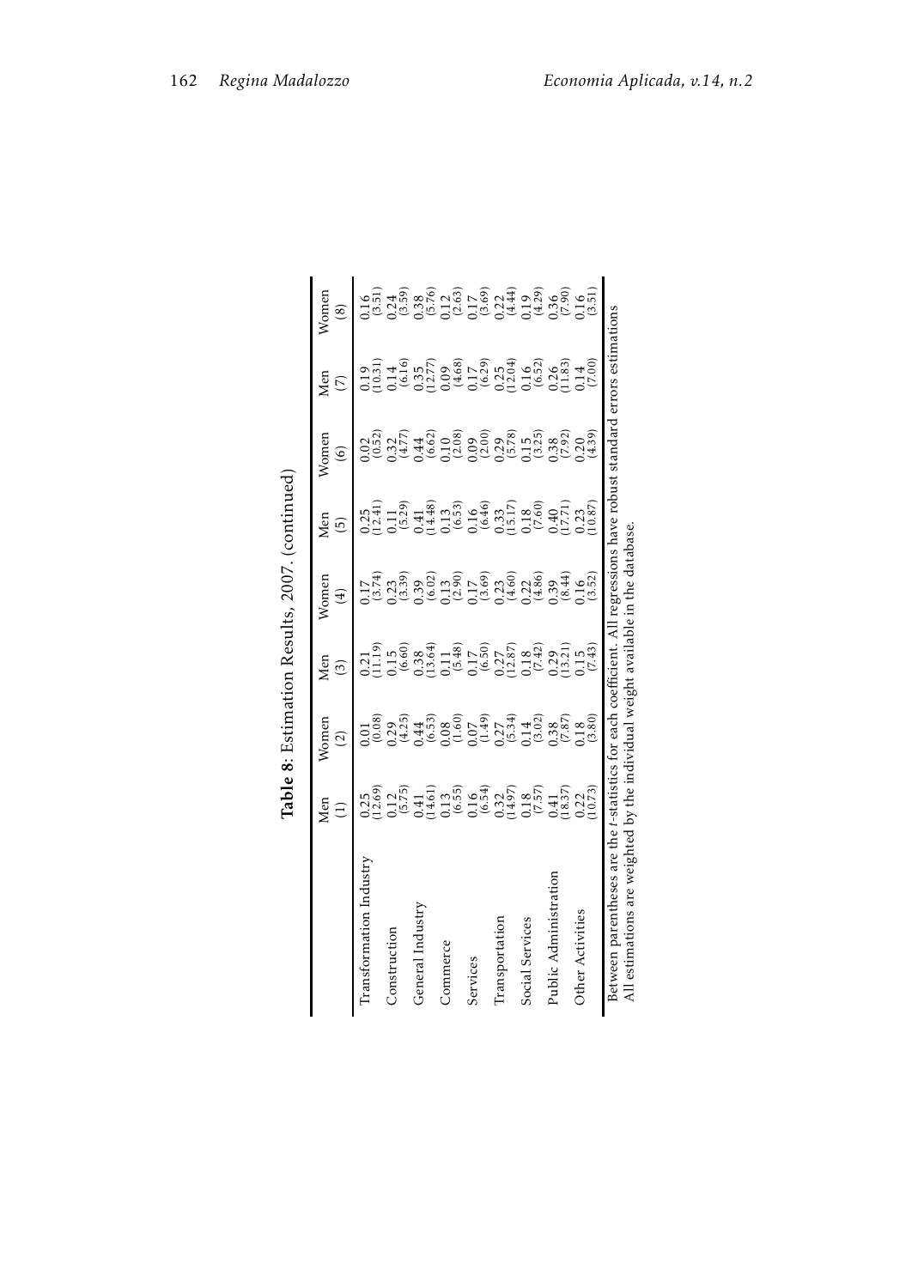Education dummies are the third control variables. For both men and women, wage increases with education. The impact of education is consistently greater for males than females throughout the categories and years.<sup>21</sup>

Finally, there is the occupation and industry impact on wages. We used two different types of classification for occupational choice. The usual and more appropriate one has a three-digit classification. Because it has too many groups, its analysis is excessively intricate. Therefore, for each year, we run a regression with occupational choice divided on two-digit and three-digit classifications.<sup>22</sup> Columns (1) and (2) in Tables 5 through 7 display the former results and columns (3) and (4) of each table display the latter ones. Table 8, regarding 2007 data, has more columns, to include controls that were not available on previous years. Therefore, in Table 8, the controls for occupation in columns (1), (2), (5) and (6) have a two digit classification and the other columns have a three digit classification. The more restricted classification of occupation interferes with the results of other variables. This is true for the results by industry, which is our next focus.<sup>23</sup>

Industry indicators are fewer, and we can see a tendency in the estimated coefficients. For males, the industrial sector pays more. For females, public administration confers more wage benefits than other occupations. These effects may be a combination of discrimination with a gender comparative advantage. Bergmann (1974) established a model to test the profitability function of occupation discrimination against its sociological purpose. She concluded that the latter may have a bigger influence on decision-makers. Using her model, we can conclude that activities with a greater social impact appear to suit women better, and that those where technical appeal is stronger suit men better. Therefore, recruiters prefer to place individuals in jobs associated with the characteristics of their gender (Hochschild 2003).

It is also important to control for diverse factors (included in the regressions presented here) to really observe effects that are conditional on other individual characteristics. For example, Table 3 compares gender wage differentials by industries without other controls. In that table, we observe that men earn higher wages than women in almost all industries. Observing Table 5, columns (1) and (2) the first table with regression results, we see that, with poorer controls for occupations, the results stay the same. In other words, in certain industries, women are shown to receive lower pay than men when controls on occupation are poor. However, when we use occupations discriminated on three digits, the results change. For example, the "Transformation Industry," which showed a significant premium for males in Table 3 and on columns (1) and (2) of Table 5, has a bigger premium for females than males

agribusiness and the lumber industry took root.

 $21$ The same result was found using quantile estimation in Santos & Ribeiro (2006).

<sup>&</sup>lt;sup>22</sup>The estimated coefficients for this category are not in the tables, since they would take too much space. However, the results show that women are better remunerated in occupations where they are a very small minority, such as the military, and that they have a smaller wage premium than men in categories where they are numerous, such as technical occupations. Full results are available upon request.

 $23$ We also tried to estimate the impact of occupational choice on the gender wage gap. However, for the chosen years, the result is very unstable, with anywhere from 13% to 164% of the gap being explained by occupational choice. The explanation for these results so dissimilar is probably related to different sample compositions of PNAD along years. Future research should be conducted using a different database – one suggestion is the Decennial Census data – that permits a more consistent analysis of this effect.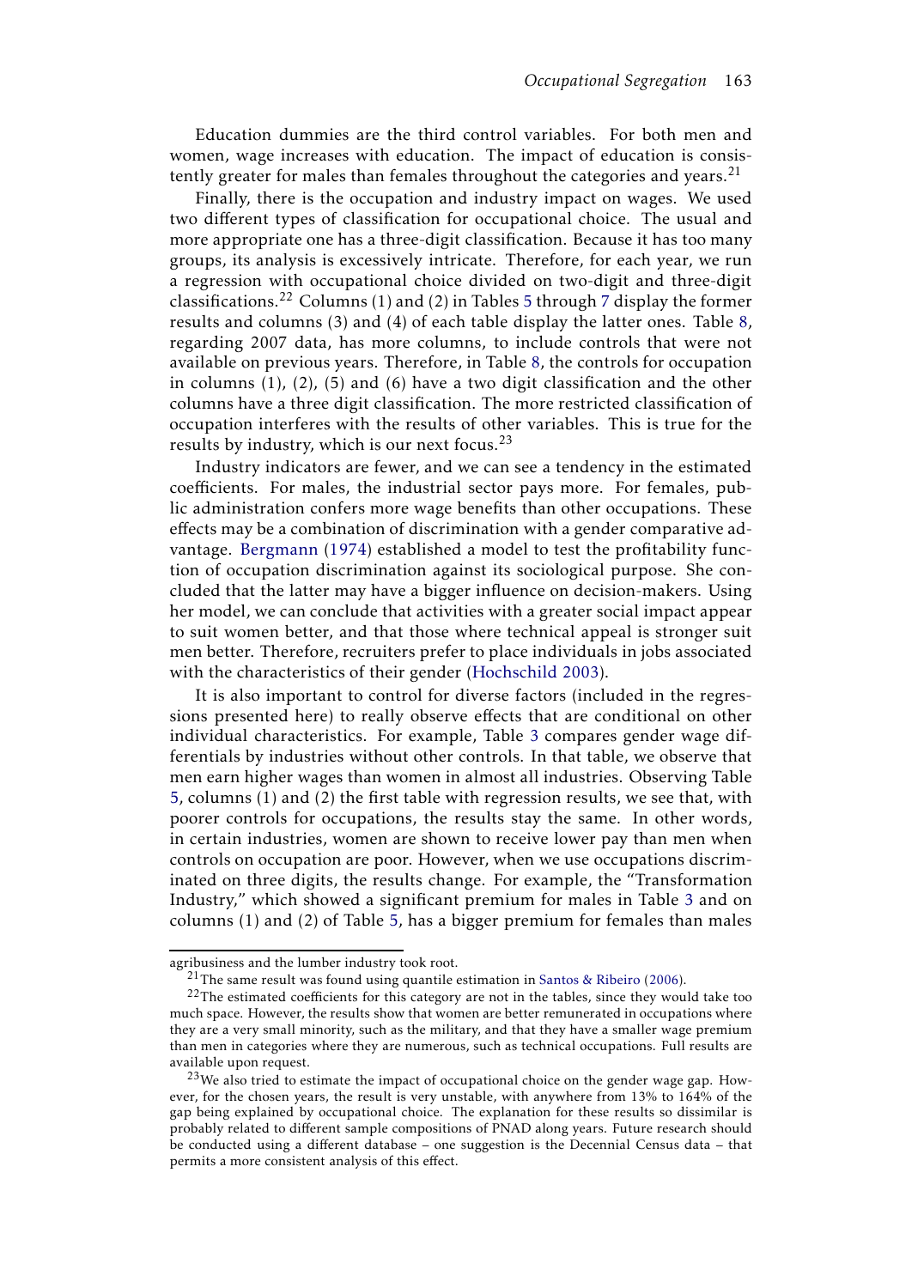when better controls for occupation are in place.

For the 2007 data, we also created an additional model that includes race, a manager indicator and tenure on the job. The results are presented in columns (5) and (6) of Table 8. The variables analyzed earlier maintain their impact and significance. The included variables have significance for both men and women. The race impact demonstrates that Asian individuals earn higher wages than other races. Tenure on the job is another variable that consistently increases wages. However, in this case, the impact on female wages is greater than on male wages. Staying for more than 5 years in the same job has a positive impact on male and female wages; however, the impact on women's wages is 5 percent greater.<sup>24</sup> This result is very interesting because it may reflect women's need to use their labor participation constancy to signal that they wish to continue in their jobs. Intermittency is one special characteristic of the labor market for women. For many years, women used to work only before getting married or, in some cases, until having the first child. However, today, both maternity leave benefits and the degree of effort women put into their education make remaining in the labor market after having a family possible. Even so, employers may doubt this intention and only reward those women who are able to demonstrate their constancy. This effect appears to be the same as the one posed by Spence for education (Spence 1973).

Finally, the "manager effect" has no significant impact for either men or women. Our result is similar to that of Budig & England (2001), who did not find a significant effect of the variable authority on wages.

These results point to better conditions for females in the Brazilian labor market; however, they are by no means conclusive. One way to discover better answers is to use the Oaxaca decomposition, as shown in equation (4). Using the female characteristics and inputting them both on male and on female estimated coefficients, we can compare a woman being paid "like a man" to one paid "like a woman." If the individual maintains all of her characteristics but is paid differently, we have room to call this discrimination. Table 9 shows these results for each of the four analyzed years.

For each year, we used the estimated coefficients in equations (2) and (3) to estimate the predicted hourly wage for the women's sample. Table 9 reports the results without logarithmics, i.e., each value represents the predicted wage for women considering their own characteristics inputted on both men's estimated coefficients and women's estimated coefficients. We report the difference in market remuneration for men and women by a percentage. Rows displaying the "difference" represent the percentage of women who earn less than men. It is important to stress that this percentage refers only to the unexplained wage difference between genders; the portion of the difference explained by the variables that are controlled is not in these results. All of the predicted values were tested and were significantly different. We observe that men earned greater wages than women in the past and continue to do so. However, the gap was 33 percent in 1978, but dropped to just above than 16 percent in 2007. For 2007, we present two estimations: one with the equation that retains the controls available for other years (Tables 5 to 8), and the other with the additional controls of race, tenure and authority (Table 9). We note that with better controls, the gender wage gap appears smaller.

 $24$ This difference is statistically significant at the 5 percent level.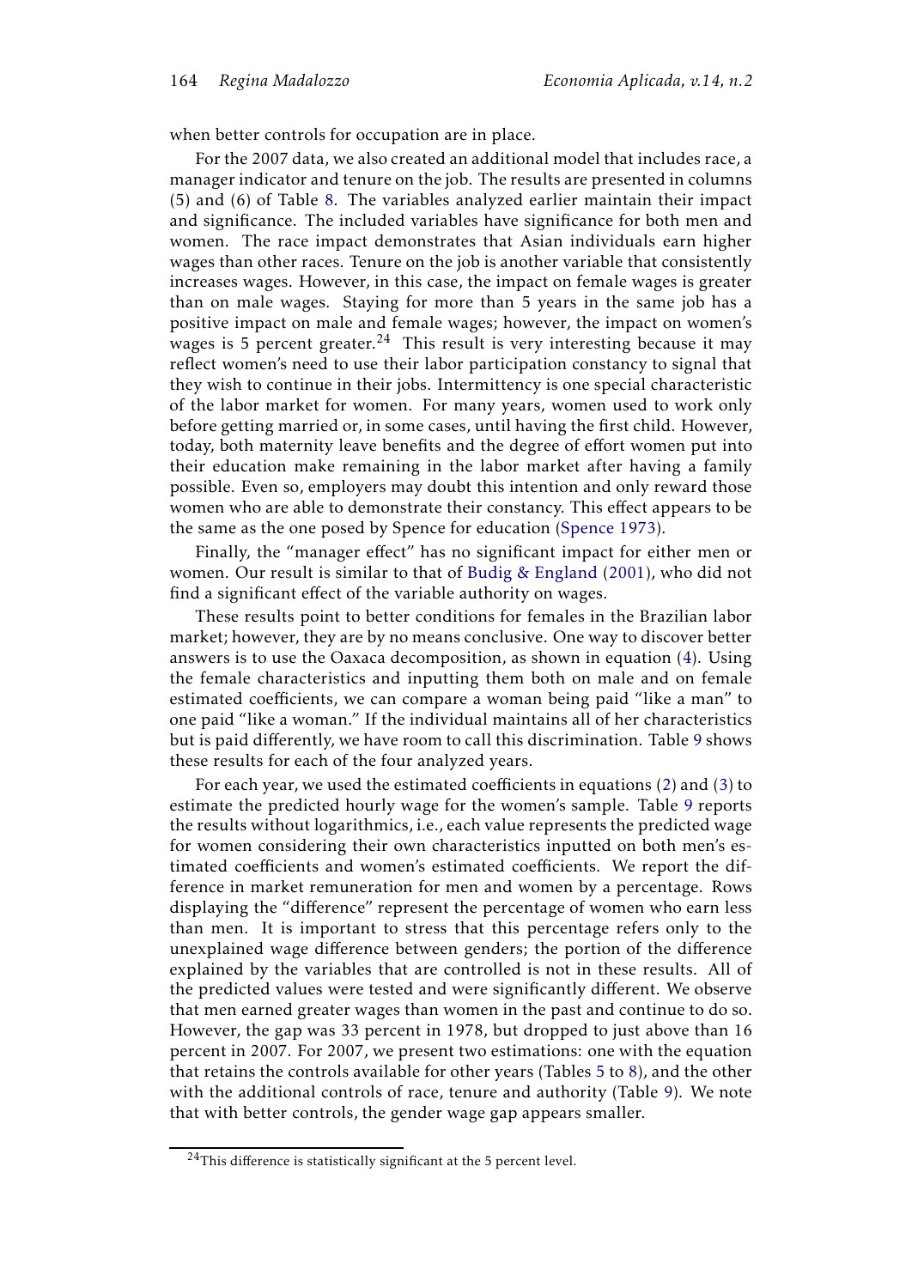|            | Estimated Average Hourly Wage |
|------------|-------------------------------|
|            | 1978                          |
| As men     | 14.51                         |
| As women   | 9.71                          |
| Difference | $-33.05\%$                    |
|            | 1988                          |
| As men     | 261.57                        |
| As women   | 201.35                        |
| Difference | $-23.02%$                     |
|            | 1998                          |
| As men     | 1.9                           |
| As women   | 1.55                          |
| Difference | $-18.42%$                     |
|            | 2007                          |
| As men     | 3.97                          |
| As women   | 3.22                          |
| Difference | $-16.19%$                     |
|            | 2007 with more controls       |
| As men     | 3.96                          |
| As women   | 3.35                          |
| Difference | $-15.40%$                     |

Table 9: Oaxaca Results for the Unexplained Portion of the Gender Wage Gap.

A final comment concerning these results is that we conclude that the gender wage gap in Brazil is decreasing. However, this methodology cannot address all factors that may affect the gap. Since we use a control for occupations, and the previous literature shows some evidence of gender segregation in some occupations, we might be underestimating this difference.

## 5 Conclusion

As in other countries, the labor market conditions of women in Brazil are improving. Labor regulation provides both the positive effect of guaranteeing the presence of an adult in households with children, mainly through paid maternity leave, and the negative effect of increasing informal hiring. In addition to regulation, discrimination and different preferences in hiring explain part of the gender wage gap.

The present analysis of the Brazilian labor market shows that there is gender segregation in occupations and industries; however, such segregation does not always negatively affect women's wages. For industries and occupations where women receive higher remuneration than men, we observe that women have higher education levels, indicating that their higher remuneration is due to individual characteristics. This result is compatible with that of Madalozzo & Martins (2007), who used quantile regression to investigate the wage gap by conditional distribution.

Estimation results show different returns for all variables depending on gender. Generally, women are more poorly remunerated than men when controlling for individual characteristics. The Oaxaca decomposition reinforces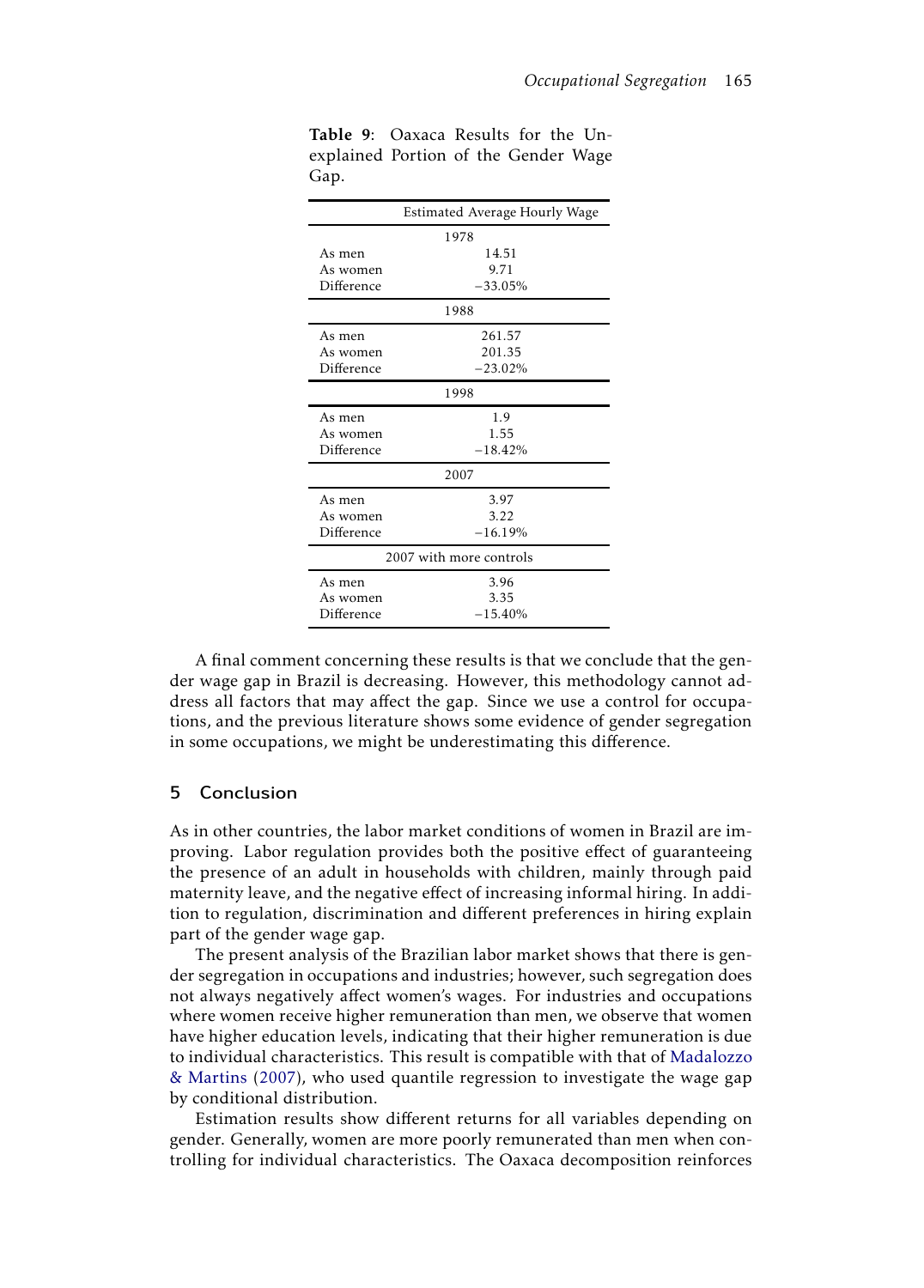this conclusion, showing that, when both have the same characteristics, men are better paid than women. This difference in pay is decreasing but was still a significant 15.4 percent, on average, in 2007. Compared with other studies, the present study improves the quantification of this wage gap, showing that the trend of a decreasing gap remains, but is losing pace overtime. Future research on this area should consider investigating more deeply the affect of occupation choice on the gender wage gap. For instance, Scorzafave & Pazello (2007) demonstrated the impact of several variables on the wage gap, but also did not focus on occupation choice. Analyzing of the impact of occupational choice on the gender wage gap is a promising way to understand the evolution of the female labor market.

Since women's participation in the labor market is a decision that is endogenous to remuneration of their work, this persistent difference when compared to men is a potential disincentive to better education and constancy in the market. Both conditions are dangerous to the economy: education by perpetuating income inequality in Brazil, Bourguignon et al. (2007), and constancy by appealing to women to leave the labor market more often because of the opportunity costs of maintaining "two shifts." Researchers and policymakers should pay attention to these effects and provide viable alternatives to ensure women's entrance into the labor market.

## Bibliography

Albrecht, J., Björklund, A. & Vroman, S. (2003), 'Is there a glass ceiling in sweden?', *Journal of Labor Economics* 21, 145–177.

Alvarez, L., Dhyne, E., Hoeberichts, M., Kwapil, C., Le Bihan, H., Lünnemann, P., Martins, F., Sabbatini, R., Stahl, H., Vermeulen, P. & Vilmunen, J. (2006), 'Sticky prices in the euro area: A summary of new micro-evidence', *Journal of the European Economic Association* 4.

Batista, N. & Cacciamali, M. (2009), 'Diferencial de salários entre homens e mulheres segundo a condição de migração', *Revista Brasileira de Estudos de População* 26, 97–115.

Bayard, K., Hellerstein, J. & Neumark, D. (2003), 'New evidence on sex segregation and sex differences in wages from matched employee-employer data', *Journal of Labor Economics* 21, 887–922.

Bergmann, B. (1974), 'Occupational segregation, wages and profits when employers discriminate by race or sex', *Eastern Economic Journal* 1, 103–110.

Bergmann, B. (2008), Basic income grants of the welfare state: Which better promotes gender equality?, Technical report, Basic Income Studies.

Bertrand, M. & Hallock, K. (2001), 'The gender gap in top corporate jobs', *Industrial and Labor Relations Review* 55, 3–21.

Blau, F., Ferber, M. & Winkler, A. (2006), *The economics of women, men, and work*, Pearson Prentice Hall.

Blau, F. & Kahn, L. (1997), 'Swimming upstream: Trends in the gender wage differential in the 1980s', *Journal of Labor Economics* 15, 1–42.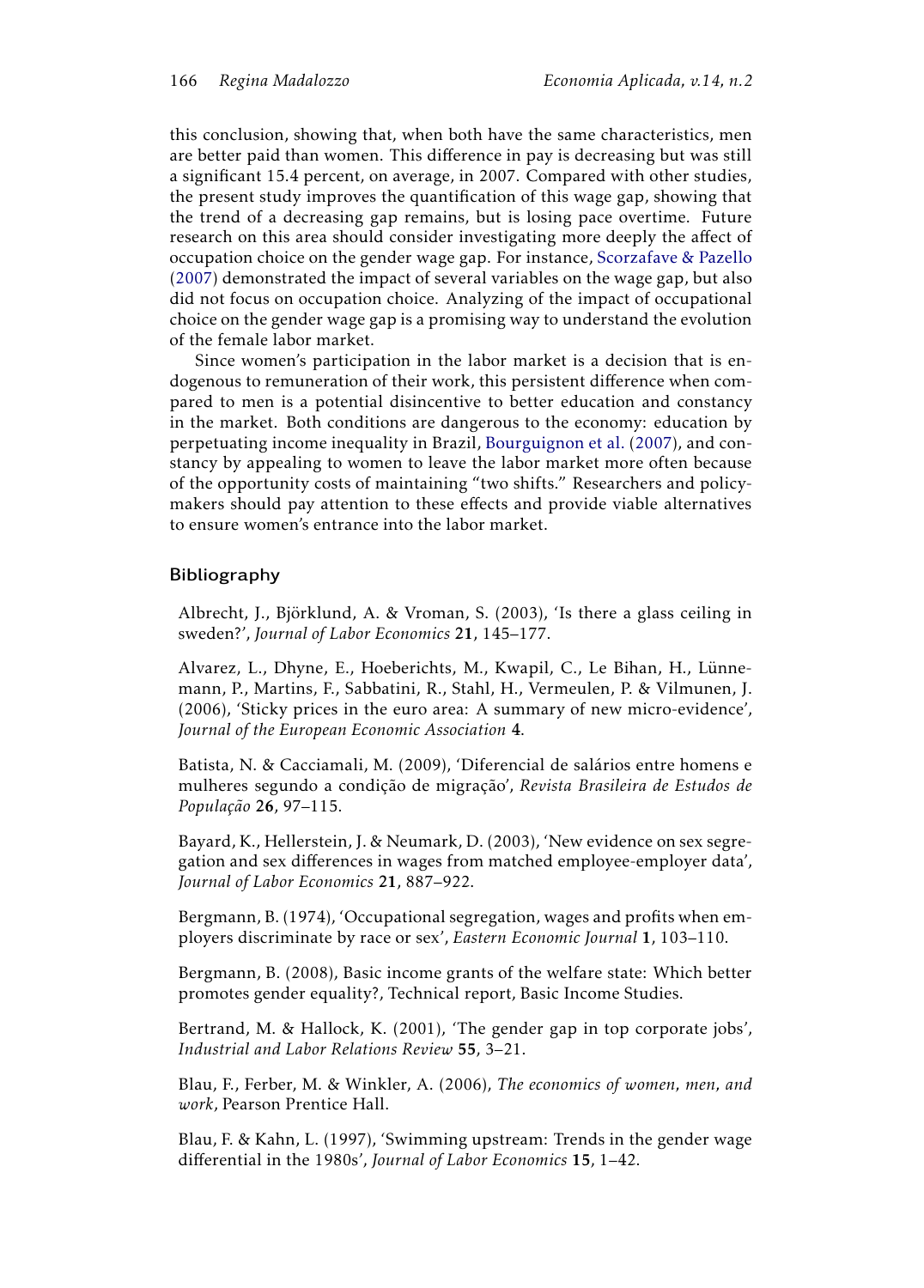Bourguignon, F., Ferreira, F. & Menéndez, M. (2007), 'Inequality of opportunity in brazil', *Review of Income & Wealth* 53, 585–618.

Bruschini, C. (1989), Tendências da força de trabalho feminina brasileira nos anos setenta e oitenta: Algumas comparações regionais, Technical report, Fundação Carlos Chagas.

Bruschini, C. (1998), Trabalho das mulheres no brasil: Continuidades e mudanças no período 1985–1995, Technical report, Fundação Carlos Chagas.

Bryan, M. & Sanz, A. (2007), Does housework lower wages and why? evidence for britain, Technical report, University of Oxford.

Bucheli, M. & Sanroman, G. (2005), 'Salarios femeninos en el uruguay: Existe un techo de cristal?', *Revista de Economia* 12, 63–88.

Budig, M. & England, P. (2001), 'The wage penalty for motherhood', *American Sociological Review* 66, 204–225.

Deloach, S. & Hoffman, A. (2002), 'Russia's second shift: Is housework hurting women's wages?', *Atlantic Economic Journal* 30, 422–433.

Easterlin, R. (1995), 'Preferences and prices in choice of career: The switch to business, 1972–87', *Journal of Economic Behavior and Organization* 27, 1–34.

Edwards, R. (2006), 'Maternity leave and the evidence for compensating wage differentials in australia.', *Economic Record* 82, 281–297.

Ferber, M. (2003), A feminist critique of the neoclassical theory of the family, *in* 'Women, famiy, and work: Writings on the economics of gender', Blackwell.

Folbre, N. (1994), *Who Pays for the Kids? Gender and the Structures of Constraint*, Routledge.

Galarza, J., Medina, R. & Díaz, L. (2006), Evolución de lãs diferencias salariales de género en seis países de américa latina, Technical report, Banco Interamericano de Desarrollo.

Garcia, L., Ñopo, H. & Salardi, P. (2009), Gender and racial wage gaps in brazil 1996-2006: Evidence using a matching comparisions approach, Technical report, Inter-American Development Bank Working Paper.

Giuberti, A. C. & Menezes-Filho, N. (2005), 'Discriminação de rendimentos por gênero: Uma comparação entre o brasil e os estados unidos', *Economia Aplicada* 9, 369–383.

Gupta, S. & Ash, M. (2008), 'Whose money, whose time? a nonparametric approach to modeling time spent on housework in the united states.', *Feminist Economics* 14, 93–120.

Hersch, J. & Stratton, L. (1994), 'Housework, wages, and the division of housework time for employed spouses', *American Economic Review* 84, 120– 126.

Hersch, J. & Stratton, L. (2002), 'Housework and wages', *Journal of Human Resources* 37, 217–229.